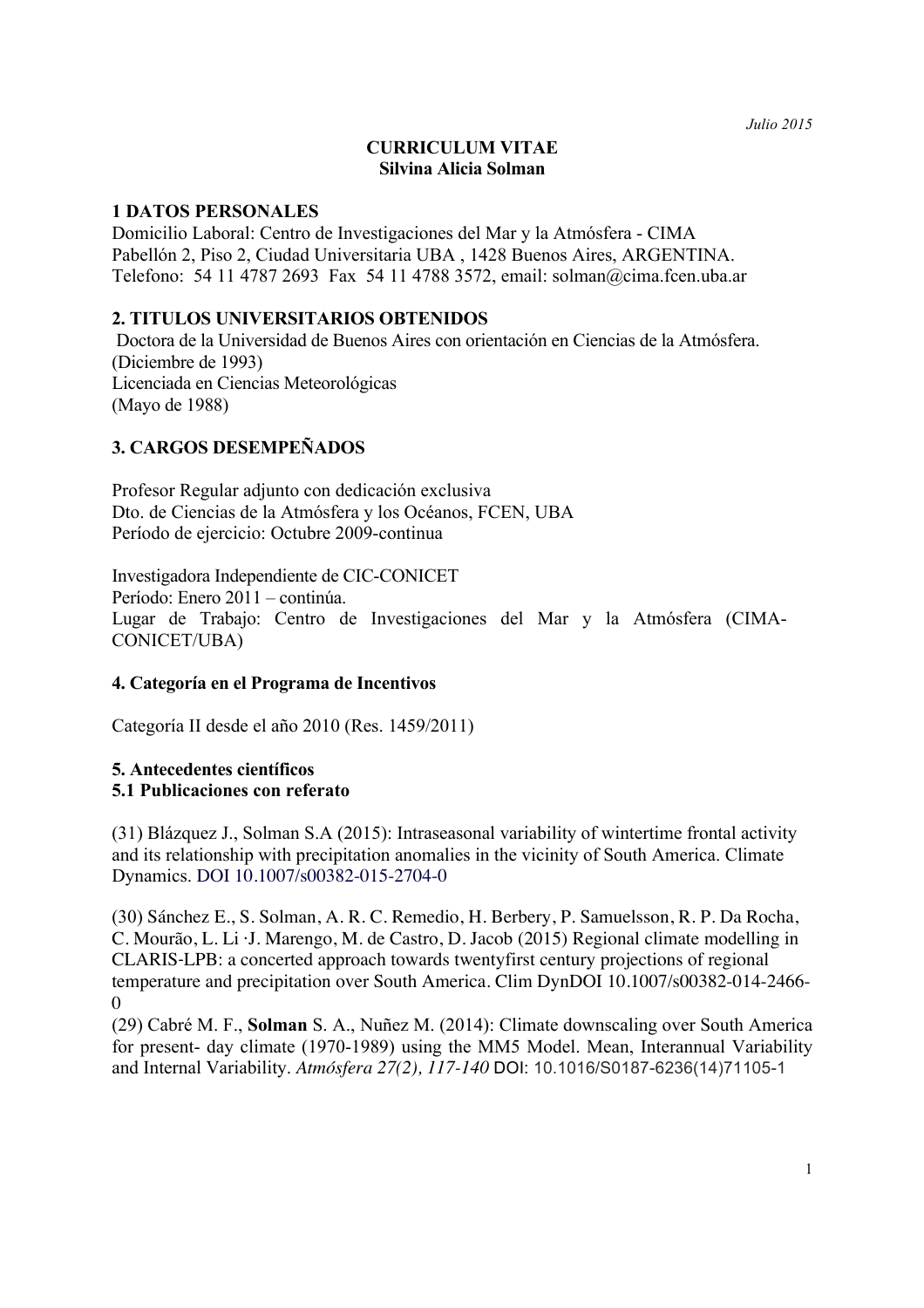(28) Solman S. A., I. Orlanski (2014): Poleward shift and change of frontal activity in the Southern Hemisphere over the last 40 years. Journal of the Atmos. Sci. Accepted (28/10/ 2013).Vol. 71, No. 2, 539-552. doi: http://dx.doi.org/10.1175/JAS-D-13-0105.1

(27) Pessacg N.L, S. A. Solman, P.Samuelsson, E. Sanchez, J. Marengo, L. Li, C. Mourão, A. R. C. Remedio, R. P. da Rocha, D. Jacob (2013): The surface radiation budget over South America in a set of regional climate models from the CLARIS-LPB project. Clim Dyn DOI 10.1007/s00382-013-1916-4 September 2014, Volume 43, Issue 5-6, pp 1221-1239

(26) Marengo J.A , S. Chou , C. Mourao, S. **Solman** , E. Sanchez, , P.Samuelsson , R. P. da Rocha , L. Li , N. Pessacg , A. R.C. Remedio A. F.Carril, I.F.A. Cavalcanti, D. Jacob, E. Beserra (2013): Simulation of rainfall anomalies leading to the 2005 drought in Amazonia using the CLARIS LPB regional climate models. Clim Dyn, Volume 41, Issue 11-12, pp 2937-2955. DOI 10.1007/s00382-013-1919-1

(25) **Solman S. A**. (2013): Regional climate Modeling over South America: A Review". Advances in Meteorology Journal vol 2013, Article ID 504357, 13 pp, doi:10.1155/2013/504357.

(24) **Solman S**., E. Sanchez, P. Samuelsson , R. da Rocha, L. Li , J.Marengo, N. Pessacg , A.R.C. Remedio , S. C. Chou, H. Berbery , H. Le Treut, M. de Castro and D. Jacob (2013) Evaluation of an ensemble of regional climate model simulations over South America driven by the ERA-Interim reanalysis: Model performance and uncertainties (DOI: 10.1007/s00382- 013-1667-2).Clim Dyn, 41, 1139-1157.

(23) Pessacg N. and **Solman** S. (2012): Impacts of land use change in southern South American climate. Clim Res, 55: 33-51. Doi: 10.3354/cr01119.

(22) **Solman S**. and Pessacg N. (2012): Evaluating uncertainties in Regional Climate simulations over South America at the seasonal scale. Climate Dynamics DOI 10.1007/s00382-011-1219-6. Printed: Vol. 39, Issue 1 (2012), Page 59-76. July 2012, Volume 39, Issue 1-2, pp 59-76

(21) **Solman S.** (2011): Actividad humana y cambio climático. Ciencia Hoy, Volumen 21 número 125 octubre - noviembre 2011, 7-9.

(20) Carvalho A., A. Monteiro, M. Flannigan, **S. Solman**, A.I. Miranda and C. Borrego (2011): Forest fires in a changing climate and their impacts on air quality. Atmospheric Environment 45 (2011) 5545-5553.

(19) **Solman S.** and Pessacg N. (2011): Regional climate simulations over South America: sensitivity to model physics and to the treatment of lateral boundary conditions using the MM5 model. (Climate Dynamics DOI 10.1007/s00382-011-1049-6). January 2012, Volume 38, Issue 1-2, pp 281-300

(18) Carvalho, A., Monteiro A., **Solman S**., Miranda A.I, Borrego C. (2010): Climate-driven changes in air quality over Europe by the end of the 21st century, with special reference to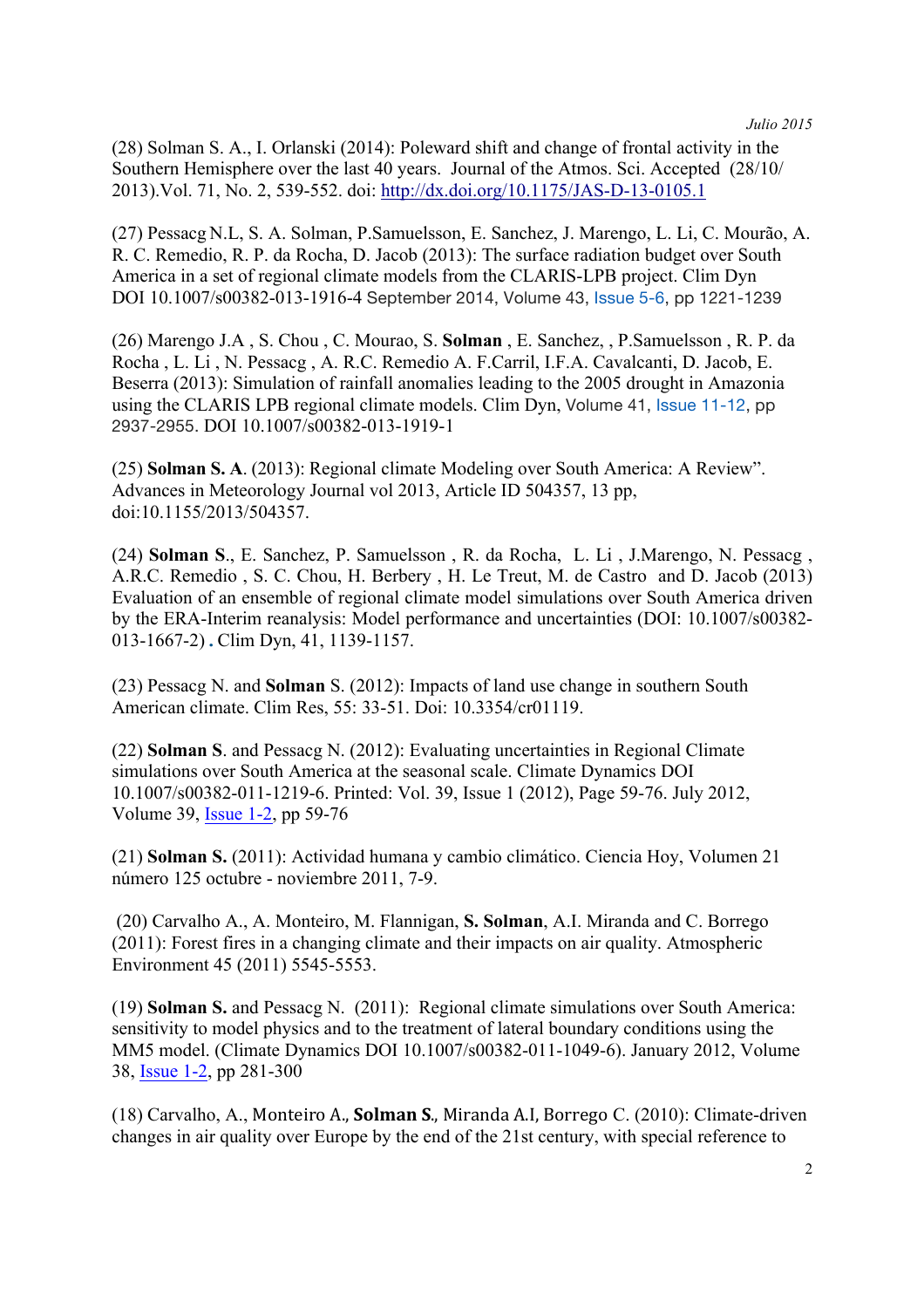Portugal, Environ. Sci. Policy, doi:10.1016/j.envsci.2010.05.001. Vol. 13, N°6, October 2010, 445-458.

(17) **Solman S.** and Orlanski I. (2010): Subpolar high anomaly preconditioning precipitation over South America. Journal of Atmospheric Sciences. 67, 1526- 1542.

(16) Orlanski I. and **Solman S.** (2010): The mutual interaction between external Rossby waves and thermal forcing: The sub-polar regions. Journal of Atmospheric Sciences. 67, 2018-2038.

(15) Cabré MF. **Solman** S. Nuñez M. (2010); Creating regional climate change scenarios over southern South America for the 2020's and 2050´s using the pattern scaling technique: validity and limitations. Climatic Change. Vol. 98, 3-4,449-469. DOI 10.1007/s10584-009- 9737-5.

(14) Menendez C.G. M. de Castro, J.-P. Boulanger, A. D'Onofrio ,E. Sanchez , A.A. Sörensson , J. Blazquez, A. Elizalde, D. Jacob, H. Le Treut, Z.X. Li, M.N. Núñez, S. Pfeiffer, N. Pessacg, A. Rolla , M. Rojas, P. Samuelsson, S.A. **Solman**, C. Teichmann (2010): Downscaling extreme month-long anomalies in southern South America. Climatic Change. Vol. 98, 379- 403. 10.1007/s10584-009-9739-3.

(13) Magrin G. Travasso, M.I., Rodríguez G., **Solman** S., Núñez M. (2009): Global warming and wheat production in Argentina. *Int. J. Global Warming, Vol. 1, Nos. 1/2/3, 201-213.* **DOI:** 10.1504/IJGW.2009.027089.

(12) Travasso, M.I., Magrin G., Rodríguez G., **Solman** S., Núñez M. (2009): Climate Change Impacts on Regional Maize Yields and possible Adaptation Measures in Argentina. *Int. J. Global Warming, Vol. 1, Nos. 1/2/3, 214-226.* **DOI:** 10.1504/IJGW.2009.027090.

(11) Nuñez M. **Solman** S. and Cabré S. (2009): Regional Climate change experiments over southern South America. II: Climate Change scenarios in the late twenty first century. (Climate Dynamics, DOI 10.1007/s00382-008-0449-8). Vol 32, N°7-8, 1081- 1095.

(10) **Solman** S., Nuñez M. and Cabré M.F (2008): Regional Climate change experiments over southern South America. I: Present Climate. Climate Dynamics, Vol. 30, 533-552.

(9) **Solman** S. and Le Treut H. (2006): Climate change in terms of modes of atmospheric variability and circulation regimes over southern South America. Climate Dynamics, **26**, 835- 854.

(8) **Solman** S., M Nuñez and PR. Rowntree (2003): On the evaluation of the representation of mid-latitude transients in the SH by HADAM2B GCM and the impact of horizontal resolution´, ATMOSFERA, Vol. 16, N° 4, 245-272.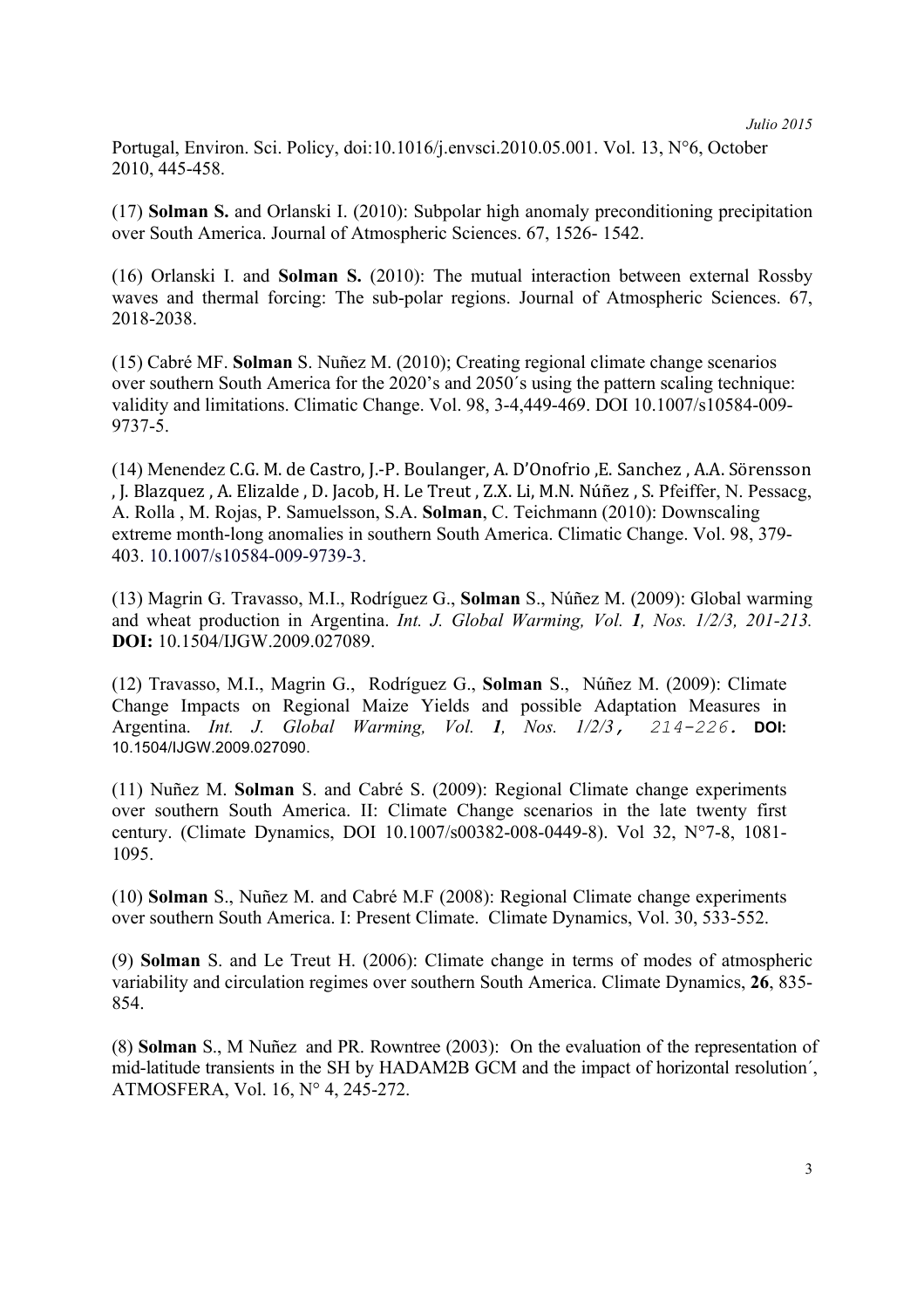(7) **Solman** S. and Menéndez C. (2003): Weather regimes in the South American sector and neighbouring oceans during winter. . *Clim. Dyn.*, 21 (1), 91-104.

(6) **Solman** S. and C. Menéndez (2002): ENSO – related variability of the Southern Hemisphere winter storm track over the eastern Pacific – Atlantic sector. J. Atmos. Sci., Vol 59, No 13, 2128-2140.

(5) **Solman** S. A. y M. Núñez (1999): ´Local estimates of global change: a statistical downscaling approach´. International Journal of Climatol., 1999, 19, 835-861.

(4) **Solman** S.A. y C. Menéndez (1998): Study of a cyclone wave in the Drake Passage region. ATMOSFERA, Vol. 11, 11-28.

(3) **Solman** S.A. (1996): Efecto de la fricción superficial en el desarrollo del flujo barotrópico durante el crecimiento lineal de ondas baroclínicas. METEOROLOGICA, Vol. 21, N°1 y 2, 27- 34.

(2) **Solman** S.A.(1995)b: Evolución del flujo zonal medio en respuesta al desarrollo baroclínico. METEOROLOGICA, Vol. 20, N°1 y 2, 47-56.

(1) **Solman** S.A. (1995)a: Efectos de la fricción superficial en la evolución no lineal de los modos baroclínicos en la esfera. METEOROLOGICA, Vol. 20, N°1 y 2, 37-46.

# **5.2 Capítulos de libros**

(6) Solman S. (2013): Regional climate Modeling activities over South America: From early efforts to CORDEX. In: Climate change perspectives from the Atlantic: past, present and future .Eds. José María Fernández-Palacios, Lea de Nascimento, José Carlos Hernández, Sabrina Clemente, Albano González & Juan P. Díaz-González, Universidad de La Laguna, 2013. 727 p.(642-665). ISSN: 978-84-15910-54-1

(5) Marengo J., J. D. Pabón, A. Díaz, G. Rosas, G. Ávalos, E. Montealegre, M. Villacis, S. **Solman**, M. Rojas (2011): Chapter 7: Climate Change: Evidence and Future Scenarios for the Andean Region (pp 110-127). In Climate change and biodiversity in the Tropical Andes. .Eds. Herzog S., R. Martinez, P. M. Jorgensesn and T. Tiessen., 2011, Inter-American Institute for Global Change Research (IAI) and Scientific Committee on Problems of the Environment (SCOPE), Mc. Arthur Foundation, San José dos Campos, Brazil, 348 pp. **ISBN**: 978-85-99875-05-6

(4) Nuñez M., **Solman** S. (2007): Southern South America climate in the late twenty-first century: annual and seasonal mean climate with two forcing scenarios. In in "A Contribution to Understanding the Regional Impacts of Global Change in South America",. Eds. P. Leite Silva Días, W. Ribeiro and L- Hidalgo Nunes. Institute of Advanced Studies (UEA/USP), San Pablo, 2007, Chapter I, 115-120.(ISBN 978-85-7314-039-2).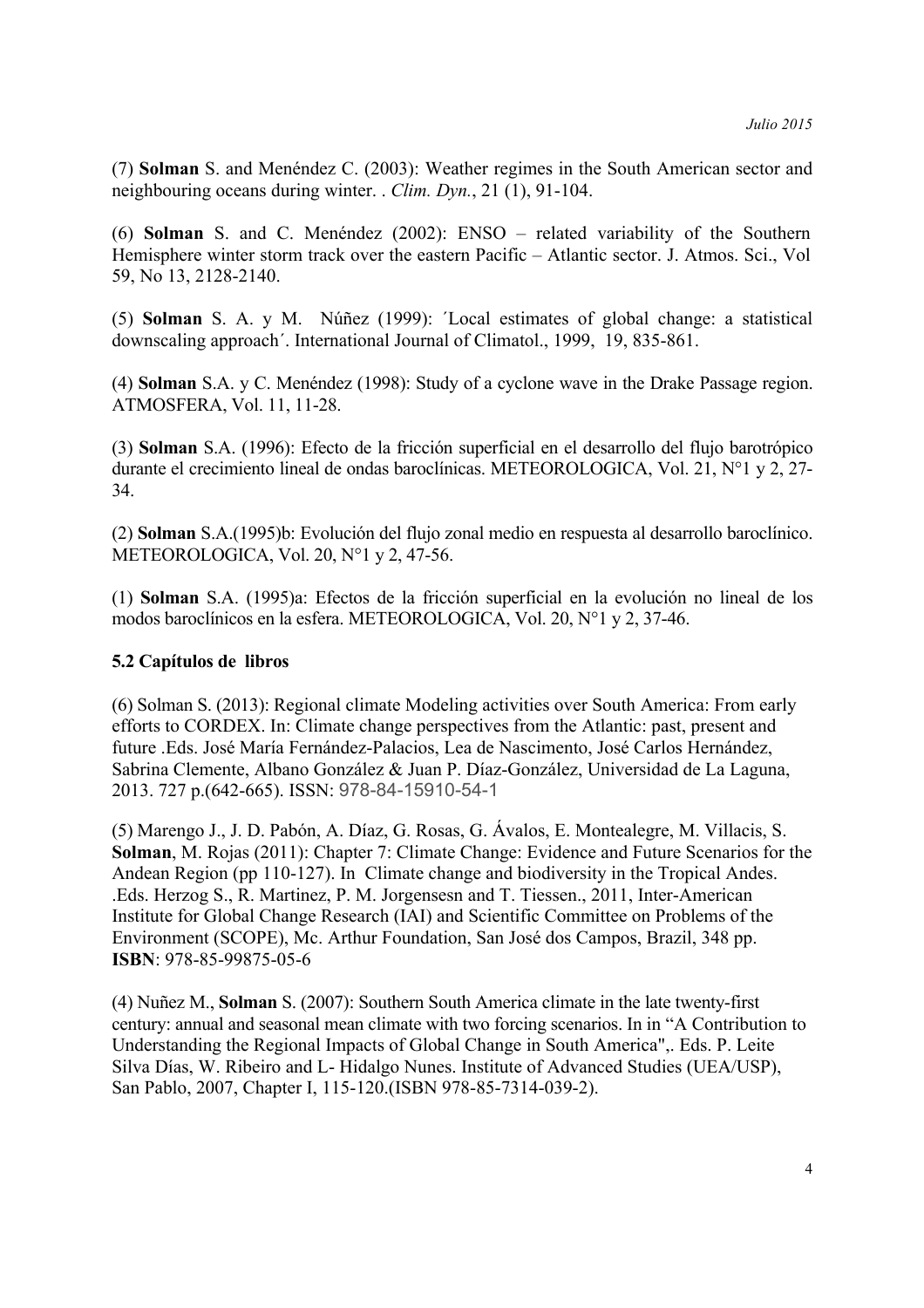(3) Menéndez C.G, Saulo, A.C., **Solman**, S.A and Nuñez, M.N (2001): Assessment of a regional climate for South America: a dynamical downscaling approach, En: Brunet India, M. and López Bonillo, D.(Eds.) ¨Detecting and Modelling Regional Climate Change, Springer-Verlag, Berlin Heidelberg Paris New York, 672 pp, 257 figures, 103 tables. ISBN 3-540- 42239-0.

(2) **Solman** S., Nuñez M. and Menéndez C. (2001): Assesment of a regional climate change scenario for Central Argentina: A statistical downscaling approach. En: Brunet India, M. and López Bonillo, D.(Eds.) ¨Detecting and Modelling Regional Climate Change, Springer-Verlag, Berlin Heidelberg Paris New York, 672 pp, 257 figures, 103 tables. ISBN 3-540- 42239-0.

(1) Mata. L.J., Campos M., Basso E., Compagnucci R., Fearnside P., Magrin G., Marengo J., Moreno A.R., Suárez A., **Solman** S., Villamizar A., Villers L. (2001): Chapter 14: Latin Amerina In: Climate Change 2001: Impacts, Adaptation and Vulnerability. Contribution of the WG II to the Third Assessment Report of the Intergovernmental Panel on Climate Change. (Eds. J. McCarthy, O. Camziani, N. Leary, D. Dokken and K. White) Cambridge University Press, Cambridge and New York, pp.693-734.

# **5.3 Publicados en Actas de Conferencia**

(48) CORDEX - South America: Present climate and future change", Abstract Booklet of the Conference Programme of the International Conference on Regional Climate CORDEX 2013, 4-7 Noviembre, Bruselas, Bélgica. WCRP, Pag. 77.

(47) Solman S. (2014): Systematic temperature and precipitation biases in the CLARIS-LPB ensemble simulations over South America and possible implications for climate change projections. Procceeding of the Third International Lund Regional-scale clime modeling Workshop-, Lund, Sweeden, 16-19 June 2014. No 3, pp. 142-143. International Baltic Earth Secretariat Publications ISSN: 2198-4247

(46) Samuelsson P., S. Solman, Enrique Sanchez, Rosmeri Rocha, Laurent Li, José Marengo, Armelle Remedio, and Hugo Berbery (2013): Regional climate change projections over South America based on the CLARIS-LPB RCM ensemble. Research Abstracts., Vol. 15, EGU2013-5800, 2013, EGU General Assembly. (abstract). http://meetingorganizer.copernicus.org/EGU2013/EGU2013-5800.pdf

(45) Pessacg N and S Solman, 2012: Impacts of land use changes in southern South American climate for extreme climatic periods. The 10th International Conference on Southern Hemisphere Meteorology and Oceanography. Noumea, New Caledonia. 23-27 April de 2012.

(44) Castillo Pérez Nadia I, Solman Silvina A.(2012): Análisis preliminar de la incertidumbre en las bases de datos de precipitación en Sudamérica. Congreso Argentino de Meteorología (CONGREMET XI). Mendoza, Argentina. 28 de Mayo-1 Junio de 2012 (8 págs). Publicado on-line en: http://www.congremet.prmarg.org/paginas/index/trabajos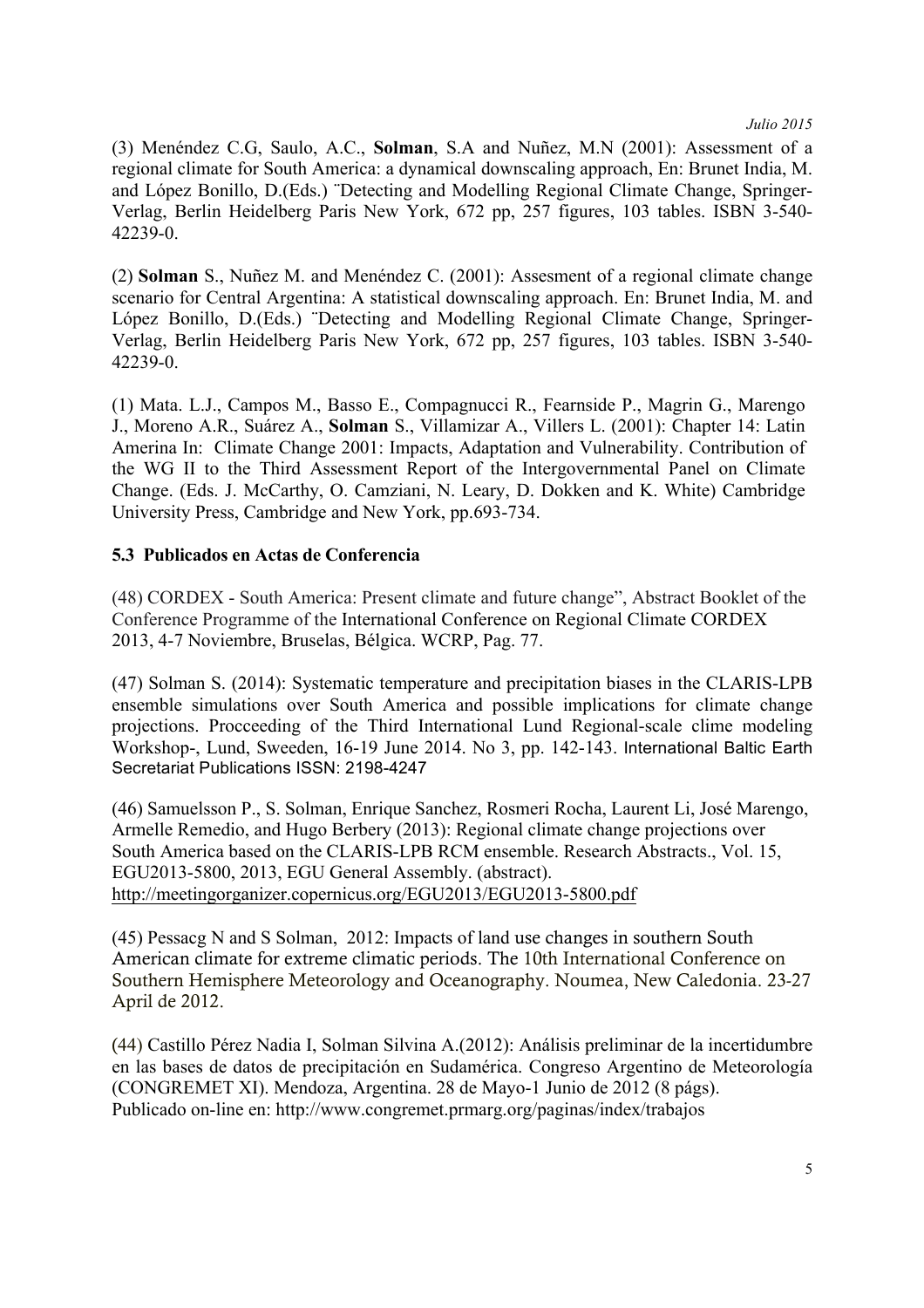(43) Cabré María Fernanda, Solman Silvina, Nuñez Mario (2012): Modelado climático regional en el sur de Sudamérica con el modelo MM5. Cambios en el clima medio vs variabilidad interanual. III. Escenarios de cambio climático (2080-2099). Congreso Argentino de Meteorología (CONGREMET XI). Mendoza, Argentina. 28 de Mayo-1 Junio de 2012 (14 págs). Publicado on-line en: http://www.congremet.prmarg.org/paginas/index/trabajos

(42) Cabré María Fernanda, Solman Silvina, Nuñez Mario (2012): Modelado climático regional en el sur de Sudamérica con el modelo MM5. Análisis de medias estacionales y variabilidad interanual. II. Escenarios de cambio climático (2080-2099). Congreso Argentino de Meteorología (CONGREMET XI). Mendoza, Argentina. 28 de Mayo-1 Junio de 2012 (16 págs). Publicado on-line en: http://www.congremet.prmarg.org/paginas/index/trabajos

(41) Cabré María Fernanda, Nuñez Mario, Solman Silvina (2012): Modelado climático regional en el sur de Sudamérica con el modelo MM5. Análisis de medias estacionales y variabilidad interanual.I. Clima presente (1970-1989). Congreso Argentino de Meteorología (CONGREMET XI). Mendoza, Argentina. 28 de Mayo-1 Junio de 2012 (25 págs). Publicado on-line en: http://www.congremet.prmarg.org/paginas/index/trabajos

(40) Pessacg N and S Solman, 2012: Modulación de la variabilidad interanual debido a los cambios de uso de suelo en el sur de Sudamérica. Congreso Argentino de Meteorología (CONGREMET XI). Mendoza, Argentina. 28 de Mayo-1 Junio de 2012. (13 págs).Publicado on-line en: http://www.congremet.prmarg.org/paginas/index/trabajos

(39) **Solman S**., Enrique Sánchez, Roberto García-Ochoa**,** Hugo Berbery, Patrick Samuelsson, Armelle Reca Remedio, Sin-Chan Chou, Jose Marengo, Rosmeri Porfirio da Rocha, Laurent Li, Natalia Pessacg, and Claudio Menendez (2011) Modeling South America regional climate for present conditions from an ensemble of RCMs: model performance and uncertainties. Research Abstracts., Vol. 13, EGU2011-3568-18, 2011, EGU General Assembly. (abstract).

(38) Sanchez,E., E. Berbery, S. **Solman**, R. García-Ochoa, P. Samuelsson, A. Remedio, D. Jacob, M. Rojas, A. Sörensson, C. Menendez, R. Porfirio da Rocha, M. Castro, N. Pessacg, J. Marengo, S. Chan Chou, L. Li, H. Le Treut (2010) Present climate validation of an ensemble of regional climate models over South America forced by 1989-2008 ERAinterim reanalysis. *Eos Trans. AGU, 91*(26), Met. Am. Suppl., Abstract GC33A-02

(37) **Solman S.** (2010): Overview of regional climate modeling over South America. *Eos Trans. AGU, 91*(26), Meet. Am. Suppl., Abstract PP43C-02.

(36) Pessacg N. and **Solman** S. (2010): Impacts of land-use change in Southern South American climate. "The Meeting of the Americas", AGU, Foz de Iguazú, agosto 2010. *Eos Trans. AGU, 91*(26), Meet. Am. Suppl., Abstract GC31A-08.

(35) Sánchez E., Berbery H., Samuelsson P., Remedio A., Rojas M., Sorensson A., Menéndez C., Rocha R., **Solman S**., Marengo J. (2010): A first overview o fan ensemble of regional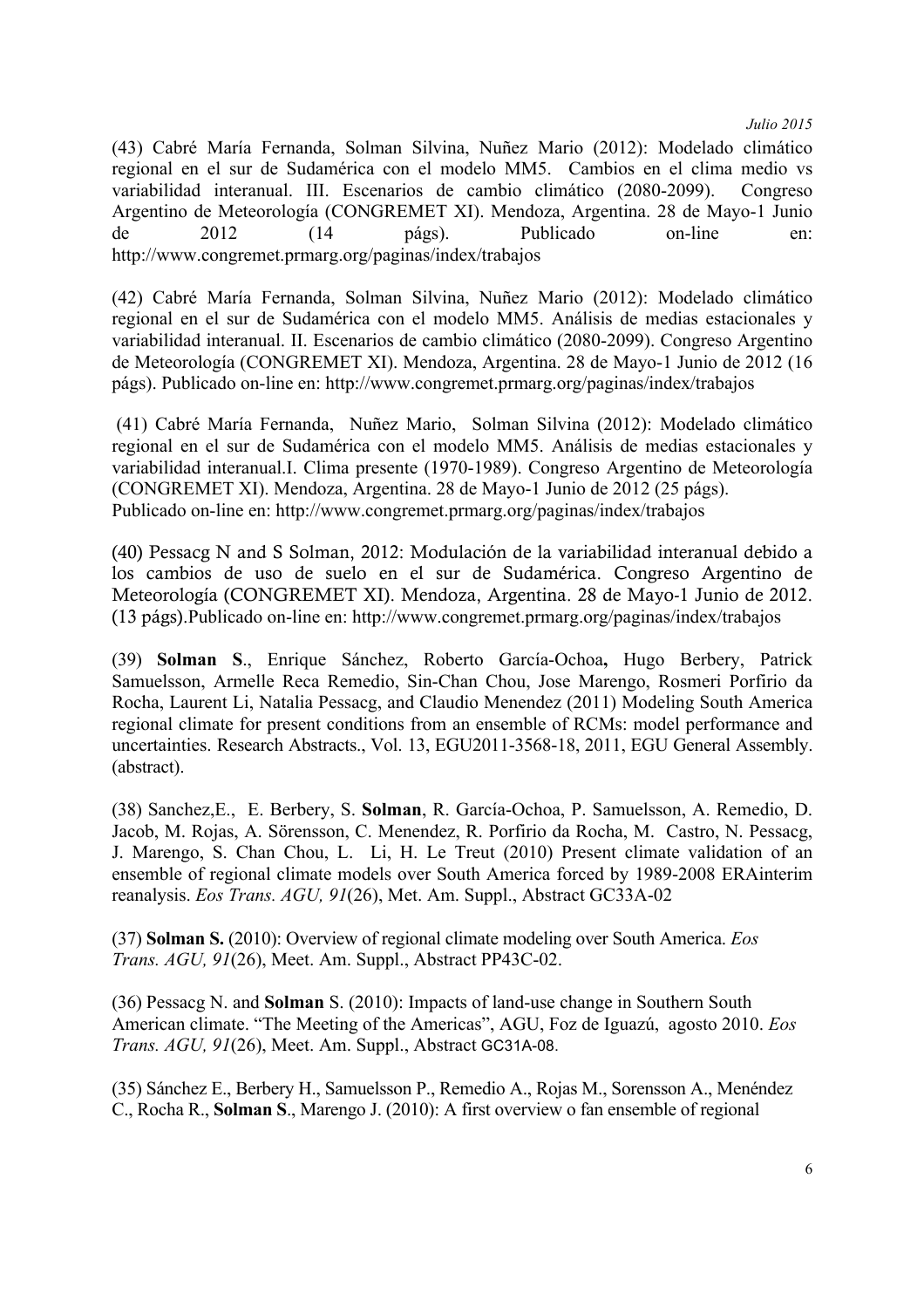climate models over South America torced with 1989-2008 ERAinterim reanálisis. Geophysical Research Abstracts., Vol. 12, EGU2010-3568-18, 2010, EGU General Assembly. (abstract).

(34) Pessacg N. and S. **Solman** (2009): Evaluación de un Modelos Climático Regional en términos de la evolución diaria de la precipitación. CONGREMET X, Oct. 2009, Buenos Aires (10 págs.).

(33) Cabré M.F, Nuñez M. and **Solman S**. (2009): Ciclo anual de la precipitación media estacional en el sur de Sudamérica: Cambios proyectados a fines del siglo XXI para el escenario A2 y B2. CONGREMET X, Oct. 2009, Buenos Aires (10 págs).

(32) Magrin G. Travasso, M.I., Rodríguez G., **Solman** S., Núñez M. (2008): Global warming and wheat production in Argentina. Global Conference on Global Warming, University of Ontario, Istanbul, Turkey. 2008

(31) Travasso, M.I., Magrin G., Rodríguez G., **Solman** S., Núñez M. (2008): Climate Change Impacts on Regional Maize Yields and possible Adaptation Measures in Argentina. Global Conference on Global Warming, University of Ontario, Istanbul, Turkey. 2008.

(30) Carvalho A., A. Monteiro, M. Flannigan, S. Solman, A. Miranda and C. Borrego (2007): Forest fire emissions under climate change: Impacts on air quality. Seventh Symposium on Fire and Forest Meteorology (American Meteorological Society) , Bar Harbor, Maine, USA, 23- 25 Octubre 2007 (12 páginas).

(29) **Solman** S. (2006): Twentieth century simulation of low-frequency atmospheric variability and trends in the Southern Hemisphere as depicted by IPCC FAR4 coupled models. XIV Congreso Brasilero de Meteorología (CBMET), Florianópolis, Brasil, 25 de Noviembre a 1 de diciembre 2006. publicado en CD de los Anales del Congreso.

(28) Nuñez M. **Solman** S. and Cabré S. (2006): Mean climate and annual cycle in a regional climate change experiment over Southern South America. II: Climate change scenarios (2081-2090). Proceedings del VIII International Conference on Southern Hemisphere Meteorology and Oceanography -ICSHMO, Foz de Iguazú, Brasil, 325-331

(27) **Solman** S.,Nuñez M. and Cabré MF (2006): Regional climate change experiment over southern South America: Part I: Present climate conditions (1981-1990). Proceedings del VIII International Conference on Southern Hemisphere Meteorology and Oceanography, Foz de Iguazú, Brasil, 429-439.

(26) **Solman** S. and Pessacg N (2006): Analysis of low frequency variability patterns and circulation regimes over southern South America and their response to global warming as depicted by IPCC AR4 AOGCMs. Proceedings del VIII International Conference on Southern Hemisphere Meteorology and Oceanography, Foz de Iguazú, Brasil ,441-449.

(25) **Solman** S., Nuñez M., Cabré MF: (2005): Escenarios regionales de cambio climático sobre el Sur de Sudamérica. Anales de la II Conferencia Regional sobre Cambio Global: Sudamérica , San Pablo, Nov. 7-10, 2005(Resumen extendido).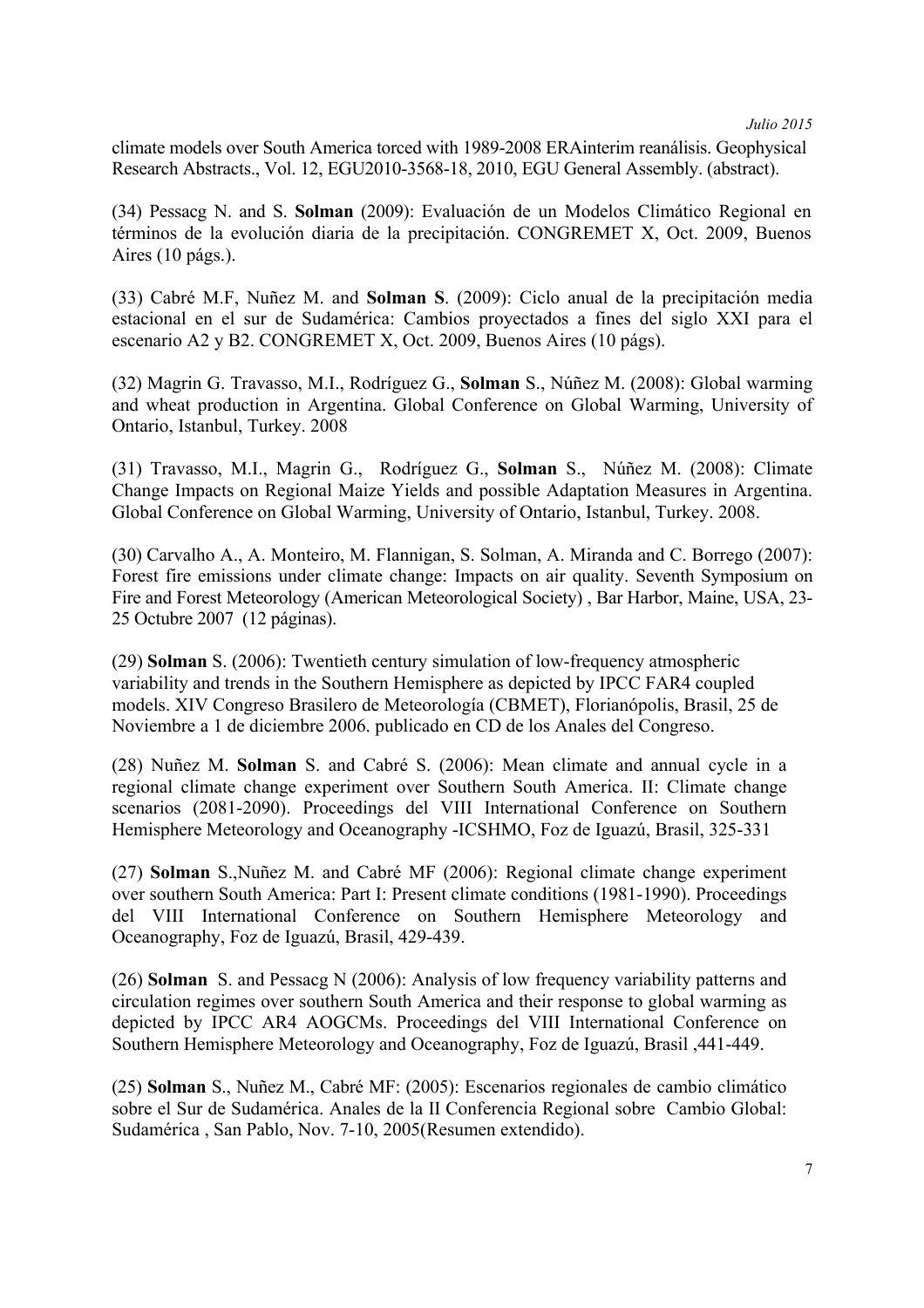(24) **Solman** S., MF Cabré y M Nuñez: (2005): Simulación del clima actual sobre el sur de Sudamérica con un Modelo Regional: Análisis de los campos medios y el ciclo anual. CONGREMET IX, Oct. 2005, Buenos Aires (10 págs.)

(23) Nuñez M., **Solman** S. (2005): Creating Regional Climate Scenarios from RGM using IPCC simulations. Extended abstract CLARIS 2nd Meeting, Bologna, Julio 2005. Publicado en http://www.claris-eu.org/Meetings.

(22) **Solman** S. and Le Treut H. (2004): Analysis of climate change in terms of circulation regimes over southern South America. Publicado en los Anales del XIII Congreso Brasilero de Meteorología, Fortaleza, Brasil, Agosto 2004. (10 págs.)

(21) Rusticucci M., **Solman** S., Natenzon C., Hidalgo Nunes L. and Chamorro L. (2003): The role of the media in spreading up climatic information - the El Niño of 1997-98 in Southern South America**,** Publicado en las Actas de International Conference on Earth System Modelling, Hamburgo, Alemania, 15-19 septiembre 2003.

(20) **Solman** S. and LeTreut H. (2003): Weather regimes in a climate change scenario and impacts on regional climate over southern South America. Publicado en los Anales del International Symposium on Climate Change (ISCC), Beijing, China, Abril 2003, 302-304.

(19) Mata LJ., Rusticucci M., **Solman** S. and Valdés. J. (2003): Extreme events and observed regional (South America) trends: A preliminary review. Publicado en los Anales del International Symposium on Climate Change (ISCC), Beijing, China, Abril 2003, 34, 37.

(18) Menendez C., Cabre M.F, **Solman** S. and Nuñez M (2003): Regional Climate Simulations over Southern South America using MM5. Publicado en los Anales de 7th International Conference on Southern Hemisphere Meteorology and Oceanography, Wellington, New Zealand, 24 – 28 March 2003.

(17) Cabré, N. Castillo, B. Cerne, C. Menéndez, M. Nuñez, A. Rolla, S. **Solman** (2002): Regional simulation of southern South America climate for summer. Publicado en http://wwwcima.at.fcen.uba.ar/prosur/default.html, anales del Workshop "IAI CRN055 – Co-Pis Third Meeting, Mar del Plata, Argentina.

(16) **Solman** S., Menendez C. and M. Nuñez (2002): Climate modeling at CIMA: Architecture of the modeling system and preliminary results, Publicado en http://wwwcima.at.fcen.uba.ar/prosur/default.html, anales del Workshop "IAI CRN055 – Co-Pis Third Meeting, Mar del Plata, Argentina.

(15) **Solman** S. and Rusticucci M. (2002): Pilot Project on Human Dimensions of Floods in La Plana Basin. Publicado en http://www-cima.at.fcen.uba.ar/prosur/default.html, anales del Workshop "IAI CRN055 – Co-Pis Third Meeting, Mar del Plata, Argentina.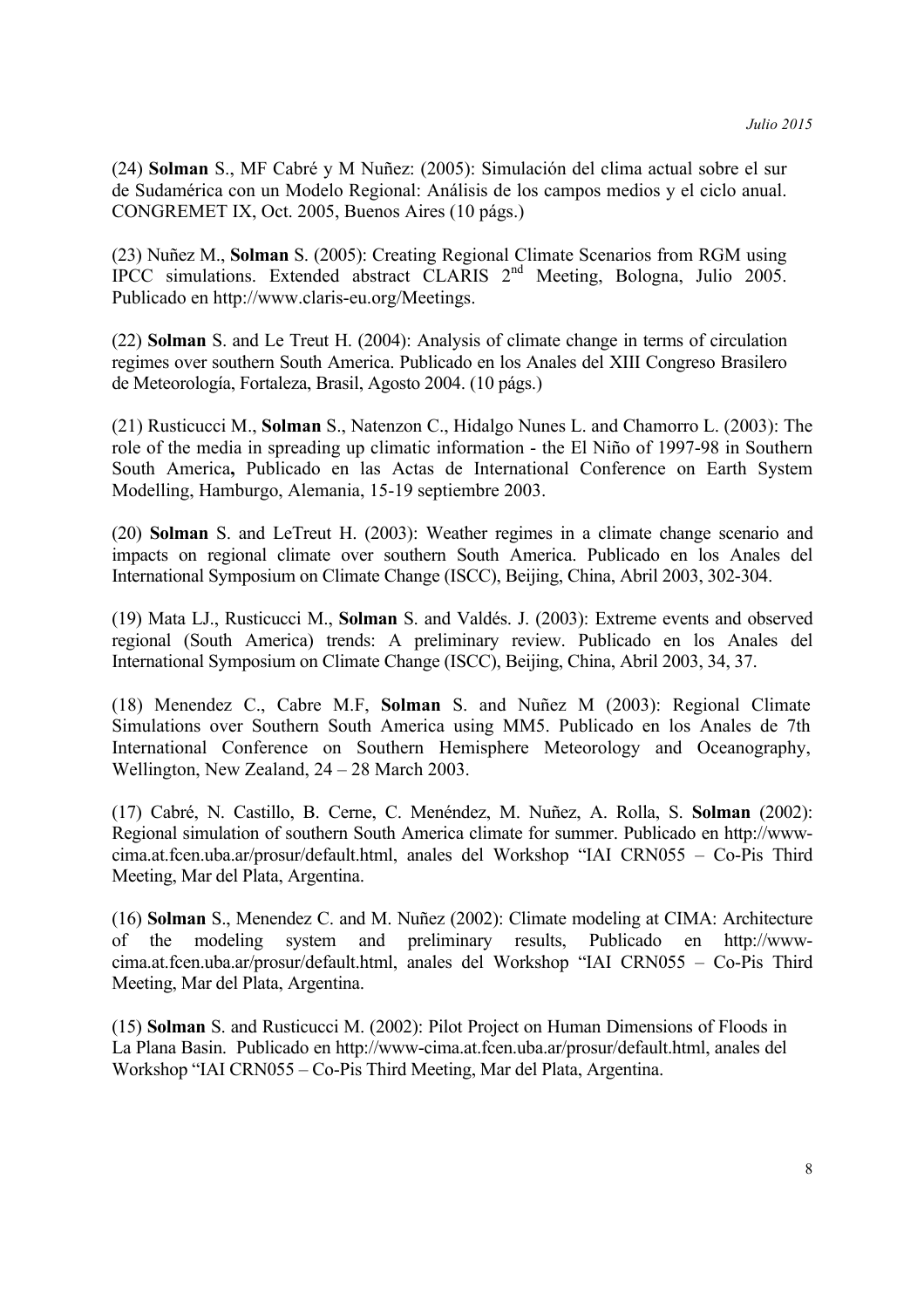(14) Rusticucci, M., **Solman**, S. (2002): Media Communication about Climate. Case study: El Niño 1997/98 in Argentina. Publicado en http://www-cima.at.fcen.uba.ar/prosur/default.html, anales del Workshop "IAI CRN055 – Co-Pis Third Meeting, Mar del Plata, Argentina.

(13) Nuñez M., Menéndez C., **Solman** S., Cavalcanti I. and Nobre C. (2001): The ENSO 1997/98. A numerical simulation and its regional effects. Publicado en http://wwwcima.at.fcen.uba.ar/prosur/default.html, anales del Workshop "IAI CRN055 – Co-Pis Second Meeting".

(12) **Solman** S., Rusticucci M. And Natenzon C. (2001): PROSUR Human Dimensions Pilot Project. Publicado en: http://www-cima.at.fcen.uba.ar/prosur/default.html. anales del Workshop "IAI CRN055 – Co-Pis Second Meeting" .

(11) Nuñez M., Menéndez C. y **Solman** S. (2001): Simulación de El Niño 1997/98 y sus efectos regionales. Publicado en los Anales del CLIMET IX y CONGREMET VIII, Buenos Aires, Argentina (6 págs.).

(10) Menéndez C. y **Solman** S. (2001): Simulación de sistemas ciclónicos en el Océano Atlántico Sur: estudios de sensibilidad. Publicado en los Anales del CLIMET IX y CONGREMET VIII, Buenos Aires, Argentina (5 pags.).

(9) **Solman** S. y Menéndez C. (2001): Variabilidad interanual de los transportes de humedad en el sector sudamericano y su impacto sobre la actividad sinóptica de invierno. Publicado en los Anales del CLIMET IX y CONGREMET VIII, Buenos Aires, Argentina (6 pags.).

(8) **Solman** S. and Menéndez C. (2000b): Storm track characteristics during enso extremes over South America and neighboring oceans in winter. Publicado en los Anales del XI Congreso Brasilero de Meteorología, Rio de Janeiro, Brasil, Octubre 2000. 996-2001.

(7) Nuñez M., **Solman** S. and P. Rowntree (2000): The Hadley Centre atmospheric general circulation model (hadam2b): an evaluation of the southern hemisphere synoptic pattern simulation. Anales del Sixth International Conference of Southern Hemisphere Meteorology and Oceanography, Santiago de Chile, Chile, 380-381.

(6) **Solman** S. and Menéndez C. (2000a): Interannual variability of winter storm tracks in the southern hemisphere. Anales del Sixth International Conference of Southern Hemisphere Meteorology and Oceanography, Santiago de Chile, Chile, 71-72.

(5) Menéndez C.G., Nuñez M.N., **Solman** S.A. (1999): "Downscaling experiments at CIMA", publicado en los Anales del Workshop on regional Climate Prediction and Downscaling Techniques for South America, Petrópolis, Brasil. 3 pags.

(4) **Solman** S., R. Bejarán y M.Núñez (1997): Statistical downscaling of General Circulation Model output to local scale: An application to monthly menan temperature and precipitation in Central Argentina region. Anales del Fifth International Conference of Southern Hemisphere Meteorology and Oceanography, Pretoria, Sudáfrica, Abril 1997,107 - 108.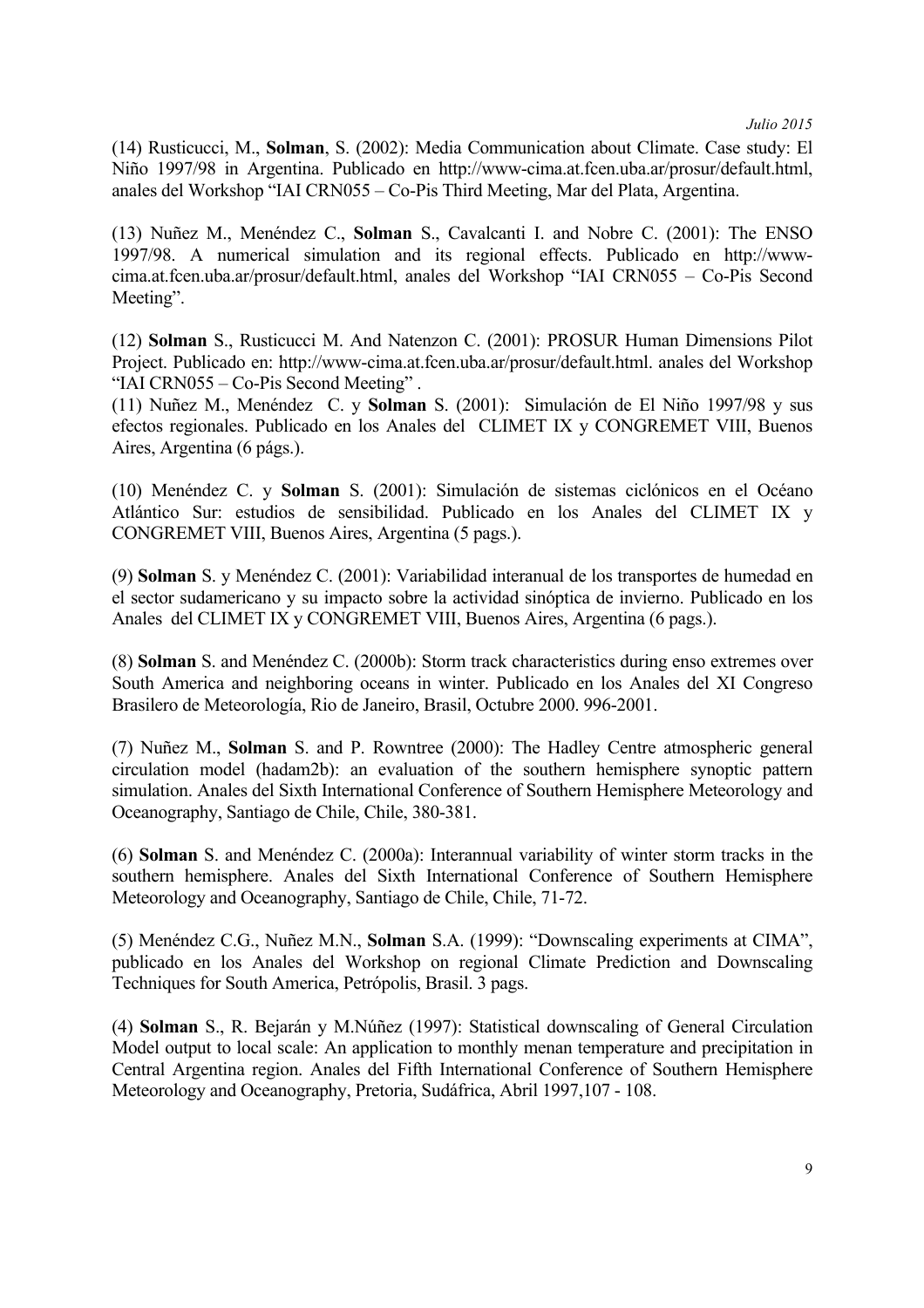(3) **Solman** S. and C. Menéndez (1997): A case of downstream baroclinic development over high latitudes of the Southern Hemisphere. Anales del Fifth International Conference of Southern Hemisphere Meteorology and Oceanograph, Pretoria, Sudáfrica, Abril 1997, 358 – 359.

(2) **Solman** S. A. y Menéndez C (1996): Un caso de desarrollo baroclínico corriente abajo en la periferia antártica, publicado en los anales del VII Congreso Argentino de Meteorología, VII Congreso Latinoamericano e Ibérico de Meteorología, Sept. 1996. 215-216.

(1) **Solman** S.A. y Orlanski I. (1989): Equilibration mechanisms for planetary waves, publicado en los anales del Tercer Congreso Internacional de Meteorología y Oceanografía del Hemisferio Sur, Nov. 1989, 87-88.

# **5.4 Publicaciones sin arbitraje**

(8) Cavalcanti I., A. F Carril, M. Barreiro, M.L. Betolli, A. Cherchi, A. Grimm, R. Tedeschi, d. Jacob, CG Menéndez, O. Penalba, N. Pessacg, S. Pfeifer, A.R. Remedio, M. Renom, J. Rivera, F.A. Robledo, R. Rusica, S. Solman, A. Sorensson, B. Tencerm P. Zaninelli (2011): CLARIS LPB WP6: Processes and future evolution of extreme climate events in La Plata Basin. CLIVAR Exchanges No. 57, Vol. 16, No.3, October 2011, 22-24.

(7) Pessacg N. L and Solman S. (2011): Impacts of land use changes over southern South American climate: a modeling study using the MM5 regional model. CLIVAR Exchanges No. 57, Vol. 16, No.3, October 2011, 35-38.

(6) Solman S., E. Sanchez, P. Samuelson, E. H. Berbery, A. Recca-Remedio, R. Porfirio da Rocha , S.Chou and L. Li (2011): CLARIS LPB WP5: Regional Climate Change assessments for La Plata Basin. CLIVAR Exchanges No. 57, Vol. 16, No.3, October 2011, 19-21.

(5**) Solman S**., (2009): Verdades y consecuencias de un planeta en peligro. Columna de opinión publicada en RA-Revista Argentina Zona 25 (Madrid, España). Número 4, 18-19.

(4) **Solman** S. (2005): Cambio climático: Mito o realidad? Revista ENCRUCIJADAS editada por la Universidad de Buenos Aires (ISSN 1515-6435), Vol 30. 52, 57.

(3) Rusticucci M., **Solman** S. y Natenzon C. (2001a): Dimensiones Humanas de las Innundaciones en la región del MERCOSUR. IAI Newsletter, Issue 25, 6-7.

(2) Rusticucci M., **Solman** S. y Natenzon C. (2001b): First PROSUR thematic workshop on Human Dimensions of Floods in the PROSUR area, REPORT. Publicado,en: http://wwwcima.at.fcen.uba.ar/prosur/default.html.

(1) **Solman**, S. y Rusticucci, M. (2001): First meeting of the Steering Commitee on Human Dimensions, REPORT. Publicado en http://www-cima.at.fcen.uba.ar/prosur/default.html.

## **5.5 Informes técnicos**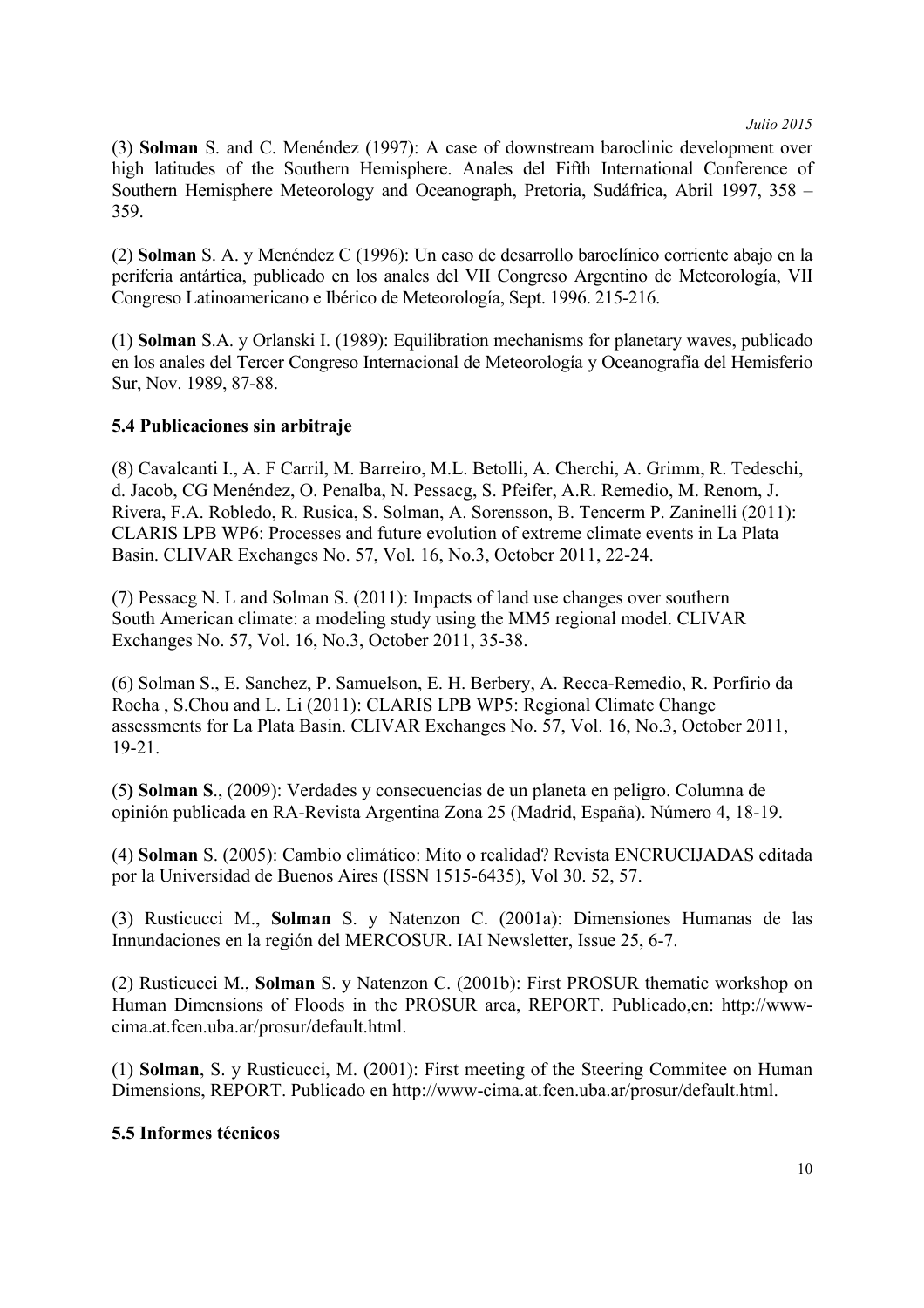(7) Barros. V. Vera C., Agosta E., Araneo D., Camilloni I., Carril A., Doyle M., Frumento O., Nuñez M., Ortiz de Zarate M.I., Penalba O., Rusticucci M., Saulo C., Solman S. (2014): Cambio climático en Argentina,; tendencias y proyecciones. Tercera Comunicación Nacional de la República Argentina a la Convención Marco de las Naciones Unidas sobre Cambio Climático. Editado por Secretaría de Ambiente y Desarrollo Sustentable de la Nación. Jefatura de Gabinete de Ministros Presidencia de la Nación. Centro de Investigaciones del Mar y la Atmósfera. 290 pp.

(6) Barros V., Nuñez M. y **Solman** S. (2008): Escenarios climáticos para la Provincia de San Luis. Informe Final - Convenio Marco de Cooperación entre la Universidad de la Punta (San Luis) y el CIMA (CONICET-UBA).

(5) Nuñez M., **Solman** S. (2006): Desarrollo de Escenarios Climáticos y Estudios de Vulnerabilidad: Desarrollo de escenarios climáticos en alta resolución para Patagonia y zona cordillerana. Período 2020/2030. Informe Final (CIMA/CONICET). Secretaria de Medio Ambiente y Desarrollo Sustentable.

(4) Nuñez, M. N., **Solman,** S., Cabré, M. F. y Rolla, A., 2005: Estimación de escenarios regionales de cambio climático mediante el uso de modelos climáticos regionales. Informe Final CIMA/CONICET B-9 Modelos Climáticos Regionales. GEF BIRF PF 51286 AR.

(3) **Solman** S. And Menéndez C. (2000c): ´Characteristics of high frequency disturbances in the southeastern Pacific-south Atlantic sector associated to the ENSO cycle´, publicado en Research Activities in Atmospheric and Oceanic Modelling' Report N° 30 editado por H. Ritchie WMO/TD-No. 987, pp. 2.28-2.29.

(2) **Solman** S. A. y M. Nuñez (1998): 'A statistical approach to estimate minimum and maximum temperature and precipitation changes at local scale due to CO2 doubling using GCM outputs', 1998 Report on 'Research Activities in Atmospheric and Oceanic Modelling', De. A. Staniforth, Report No. 27, MO/TD-No 865, pp 2.41-2.42.

(1) Nuñez M. y **Solman** S. (1997): 'Vulnerabilidad y mitigación relacionada con el impacto del cambio global sobre la producción agrícola; Capítulo 4: Aproximaciones etsadísticas', Informe Final del Sub- proyecto 'Vulnerabilidad y Mitigación relacionada con el impacto del cambio global sobre la producción agrícola', Proyecto de Estudio sobre el Cambio Climático en Argentina, ARG/95/G/31-PNUD-SECYT, pp 157-282.

## **6. Conferencias Invitadas**

(19) Regional Climate Modeling Challenges for providing climate information to users The CLARIS-LPB experience. WCRP/WGRC expert meeting Climate Information "Distillation", Santander, Spain, 29-30 October 2014.

(18) How do RCMs over South America behave? 2nd CORDEX-ESDM Workshop Buenos Aires July 30-August 1, 2014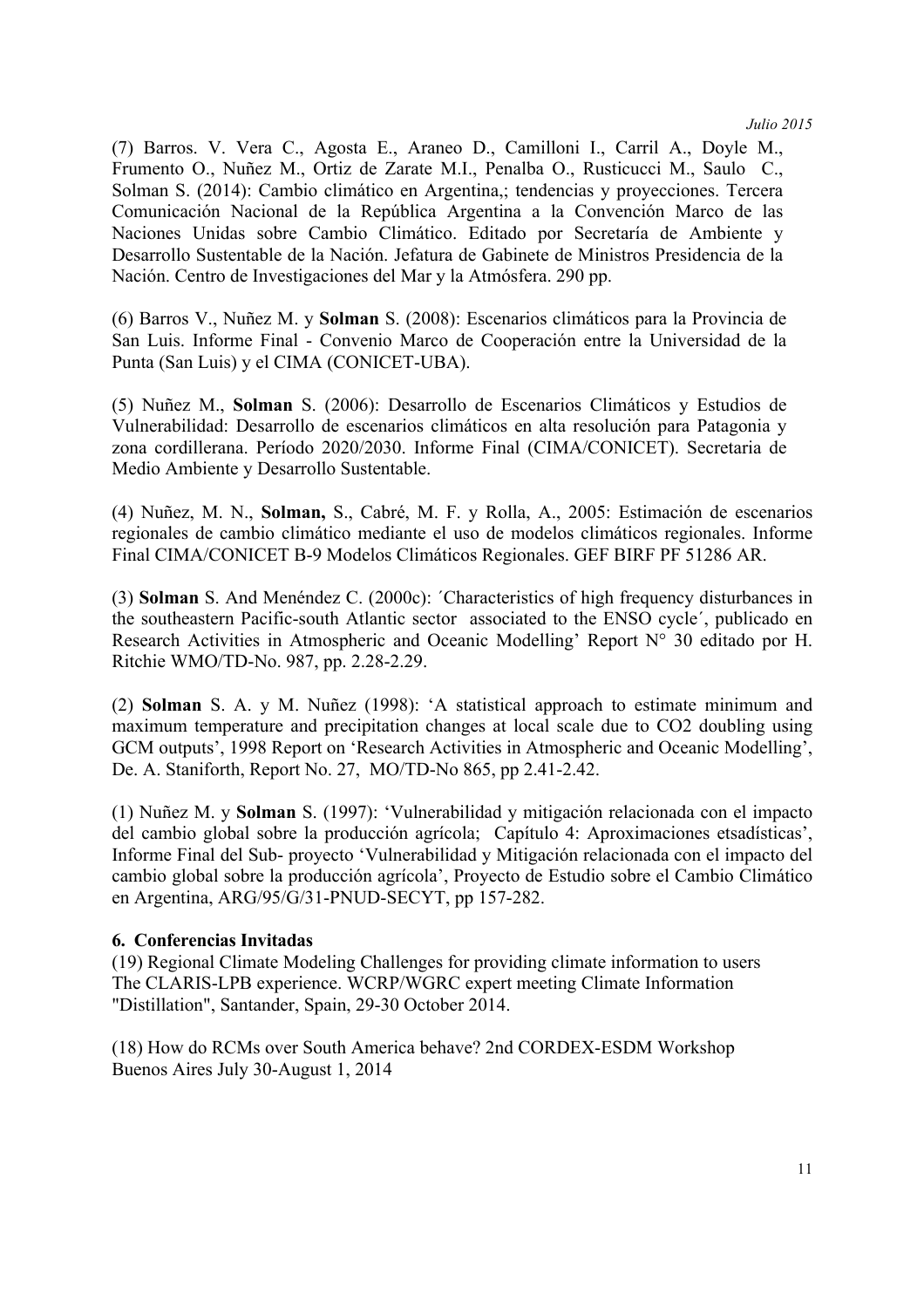(17) "CORDEX South America: Overview of on-going activities and evaluation of regional climate change scenarios", Seventh ICTP Workshop on the Theory and Use of Regional Climate Models, Trieste - Italy, 12 - 23 May 2014.

(16) "CORDEX - South America: Present climate and future change", International Conference on Regional Climate CORDEX 2013, 4-7 Noviembre, Bruselas, Bélgica.

(15) "CORDEX- LAC: Overview and Challenges for the LAC region", WCRP VAMOS/CORDEX Workshop on Latin-America and Caribbean CORDEX LAC: Phase I - South America, September 11-13, 2013, Lima, Perú

(14) CORDEX-South America: Overview of on-going activities. First CORDEX-WRF Workshop & CORWES/WRF4G hands-on tutorial 1st - 5th October 2012 University of La Laguna, Tenerife, Spain

(13) ¿En qué se basan las proyecciones futuras de cambio climático? ¿Los cambios proyectados varían de acuerdo a la región?" III Jornadas del Programa Interdisciplinario de la Universidad de Buenos Aires sobre Cambio Climático (PIUBACC) "Cambio Climático: el desafío ambiental del siglo XXI" 10 y 11 de noviembre de 2011, Buenos Aires, Argentina.

(12) CORDEX over South America: Assessment of multi-model simulations driven by ERA-Interim reanalysis. CORDEX Conference. Trieste. Italy-21-25 marzo 2011.

(11) Overview of regional climate modeling over South America. American Geophysical Union: "The Meeting of the Americas", AGU, Foz de Iguazú, agosto 2010.

(10) CORDEX plans for South America: A CLARIS-LPB contribution. WGSIP 13th Session Buenos Aires, Argentina, 29-31 July 2010

(9) Desarrollo de escenarios de Cambio Climático mediante modelos climáticos regionales: alcances y limitaciones. Seminario Iberoamericano de Escenarios de Cambio Climático, Bogotá, Colombia, 3-4 abril 2008.

(8) Regional climate change over southern South America: evolution of mean climate and extreme events. "First Ibero-Amercican Workshop on Climate Dynamics, Climate Change and Regional Climate Modeling", 19-23 de agosto 2007, San Pablo, Brasil.

(7) Investigación en Cambio Climático en el CIMA/CONICET-UBA. II Encuentro Anual de la Red Iberoamericana de Oficinas de Cambio Climático, 4-6 octubre 2006, Santa Cruz de la Sierra, Bolivia.

(6) Modelado climático regional en Sudamérica: perspectivas y desafíos. VII Congreso Colombiano de Meteorología, 5-7 de junio 2006, Bogotá, Colombia.

(5) Métodos de downscaling: Ventajas y desventajas de diferentes aproximaciones. IAI Training Institute on Vulnerability Associated with Climate Variability and Climate Change in the Americas (IAI TI VCC 2005) Octubre, 2005, Asunción, Paraguay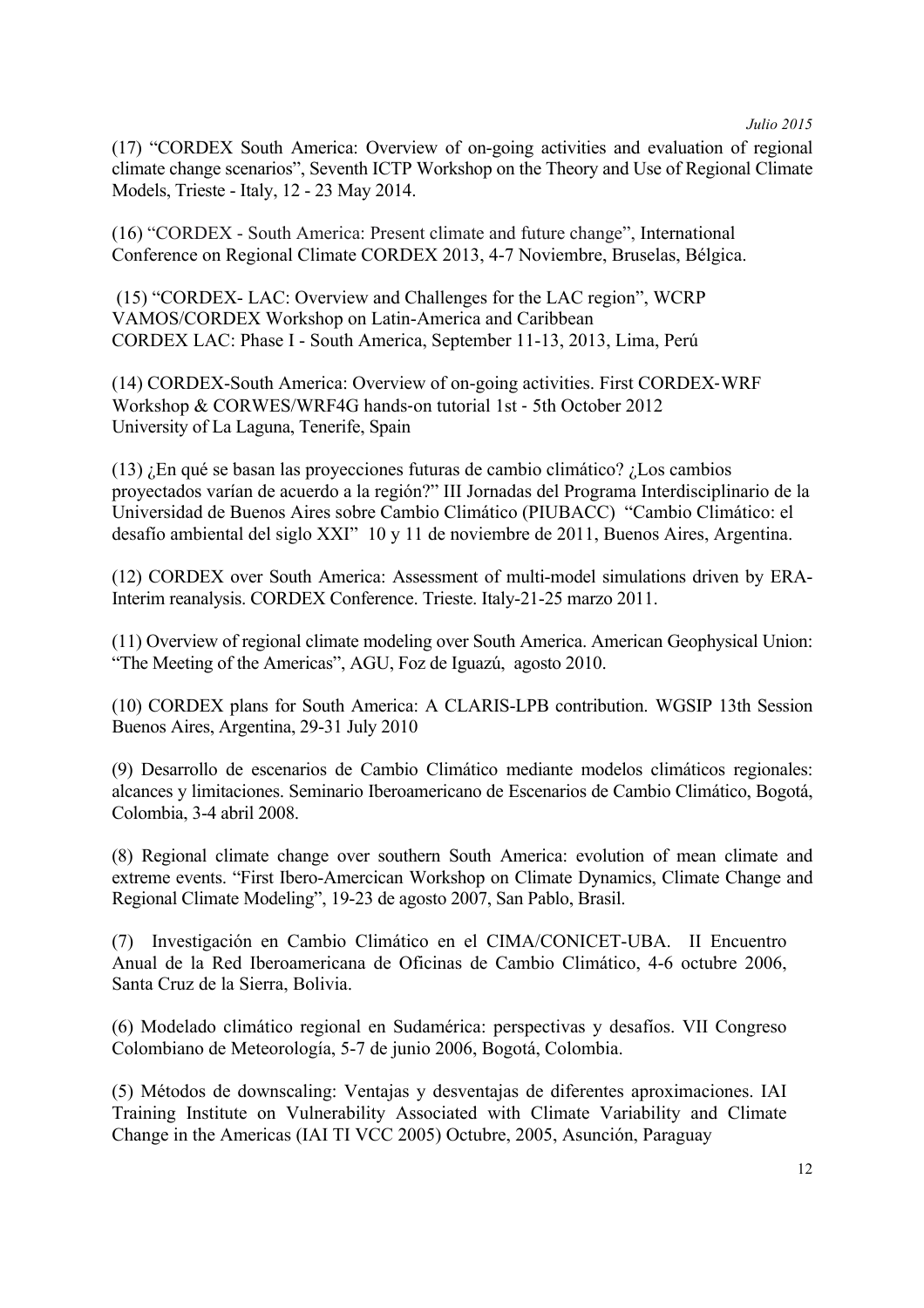(4) Determinación de escenarios de cambio climático regionales de alta resolución mediante Modelos Climáticos Regionales. Departamento de Geofísica, Facultad de Ciencias Físicas y Matemáticas, Universidad de Chile, Santiago, Agosto 2005.

(3) Métodos de downscaling: Ventajas y desventajas de diferentes aproximaciones, Departamento de Geofísica, Facultad de Ciencias Físicas y Matemáticas, Universidad de Chile, Santiago, Octubre 2004.

(2) ENSO – related variability of the Southern Hemisphere winter storm track over the eastern Pacific – Atlantic sector. Laboratorio de Meteorología Dinámica (LMD)/CNRS, París Francia, julio 2001.

(1) Downscaling climate predictions**:** methods and applications, First IAI/UM Summer Institute on Interdisciplinary Science in the Americas: 'Seasonal to Interannual Climate Variability and its Effects on Human Societies', Miami, Florida, EEUU, 11 - 30 de julio de 1999.

# **7. DIRECCIÓN / CO-DIRECCIÓN DE PROYECTOS DE INVESTIGACIÓN**

Título del Proyecto: Proyecciones de Cambio climático en la región vitivinícola de Argentina. Organismo que financia: UBA – UBACYT2014 20020130200233BA Participación: Directora Monto: \$120.000 Duración del Proyecto: 1 de agosto de 2014-31 de julio de 2017

Título del Proyecto: Las interacciones atmósfera-superficie y la variabilidad y predictabilidad del clima en el sur de Sudamerica. Organismo que financia: FONCyT - PICT-2012-1972 Participación: Miembro del Grupo Responsable Director: Juan Carlos Labraga Monto: \$311.376,00 Duración del Proyecto: Enero 2014- Diciembre 2016

Título del Proyecto**:** Cuantificación de la incertidumbre en las proyecciones futuras del clima regional en Sudamérica. Organismo que financia: CONICET (PIP 112-201101-00189) Participación: Directora Monto: \$90.000 Duración del Proyecto: 6 Junio 2014-Mayo 2017.

Título del Proyecto: Estudio de variabilidad y simulaciones a futuro de la precipitación en una zona del centro de argentina. Organismo que financia: UBA- (UBACYT mayo 2011- julio 2014) (Y028) Monto: \$ 90.000 Director: Muñez, Mario Nestor Co-director: Solman, Silvina Alicia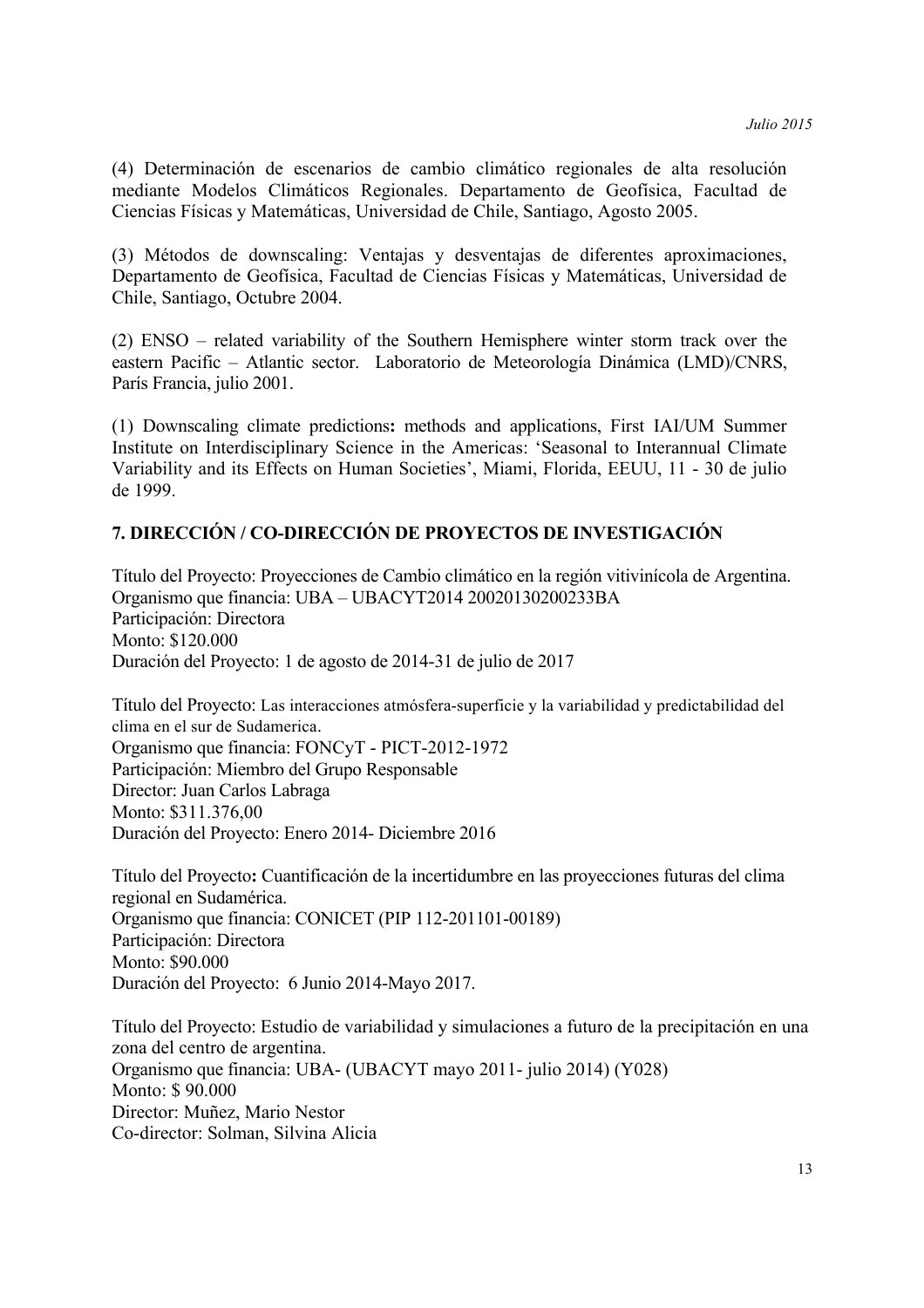Título del Proyecto: Estudio de tendencias climáticas en la zona de la llanura chaqueña y Cuyo y proyecciones del clima futuro. Organismo que financia: CONICET (PIP 112-200801-00195) Participación: Co-directora Gastos de capital: \$ 22.000 Gastos corrientes: \$ 68.000 Total: \$ 90.000 Duración del Proyecto: 2009-2011.

Título del Proyecto: Evaluación de los cambios en la circulación de la atmósfera para escenarios futuros en los próximos 100 años en Argentina UBACYT (X160) Participación: Co-directora Financiamiento: \$12.100 Duración del Proyecto: 2008-2010

Título del Proyecto: PROYECCIÓN DE ESCENARIOS CLIMÁTICOS PARA ESTUDIOS DE IMPACTO AL CAMBIO CLIMÁTICO EN LA ARGENTINA FONCyT (Agencia Nacional de Promoción Científica y Tecnológica del Ministerio de Cultura y Educación), PICT2005 N° 32194 Participación en el Proyecto: Responsable del Proyecto Lugar de desarrollo del Proyecto: CIMA -CONICET/UBA - Universidad de Buenos Aires Duración del Proyecto: mar 2007-mar 2011.

Título del Proyecto: Estudio de la dinámica oceánica y atmosférica del Estuario del Río de la Plata mediante un sistema de modelado numérico integral FONCyT (Agencia Nacional de Promoción Científica y Tecnológica del Ministerio de Cultura y Educación), PICT2002 N°12246 Participación en el Proyecto: Co-responsable del Proyecto Lugar de desarrollo del Proyecto: CIMA -CONICET/UBA - Universidad de Buenos Aires Duración del Proyecto: 2004-2006

Título del Proyecto: Proyecto Piloto de Dimensiones Humanas perteneciente al Proyecto ¨Development of a Collaborative Research Network for the Study of Regional Climate Variability and Changes, their Prediction and Impact, in the MERCOSUR Area´ IAI-CRN N° 055. Director: Dr. Mario Nuñez Participación en el Proyecto: Co – directora del Proyecto Piloto Lugar de desarrollo del Proyecto: CIMA -CONICET/UBA Duración del Proyecto: 2000-2004.

Título del Proyecto: Variabilidad y cambio climático: Proyección regional de la variabilidad en Argentina y análisis de los cambios esperados.

FONCyT (Agencia Nacional de Promoción Científica y Tecnológica del Ministerio de Cultura y Educación), PICT99 N°7-6335

Director: Dr. Mario Nuñez, Participación en el Proyecto: Co -directora del Proyecto Lugar de desarrollo del Proyecto: Universidad de Buenos Aires / CIMA -CONICET/UBA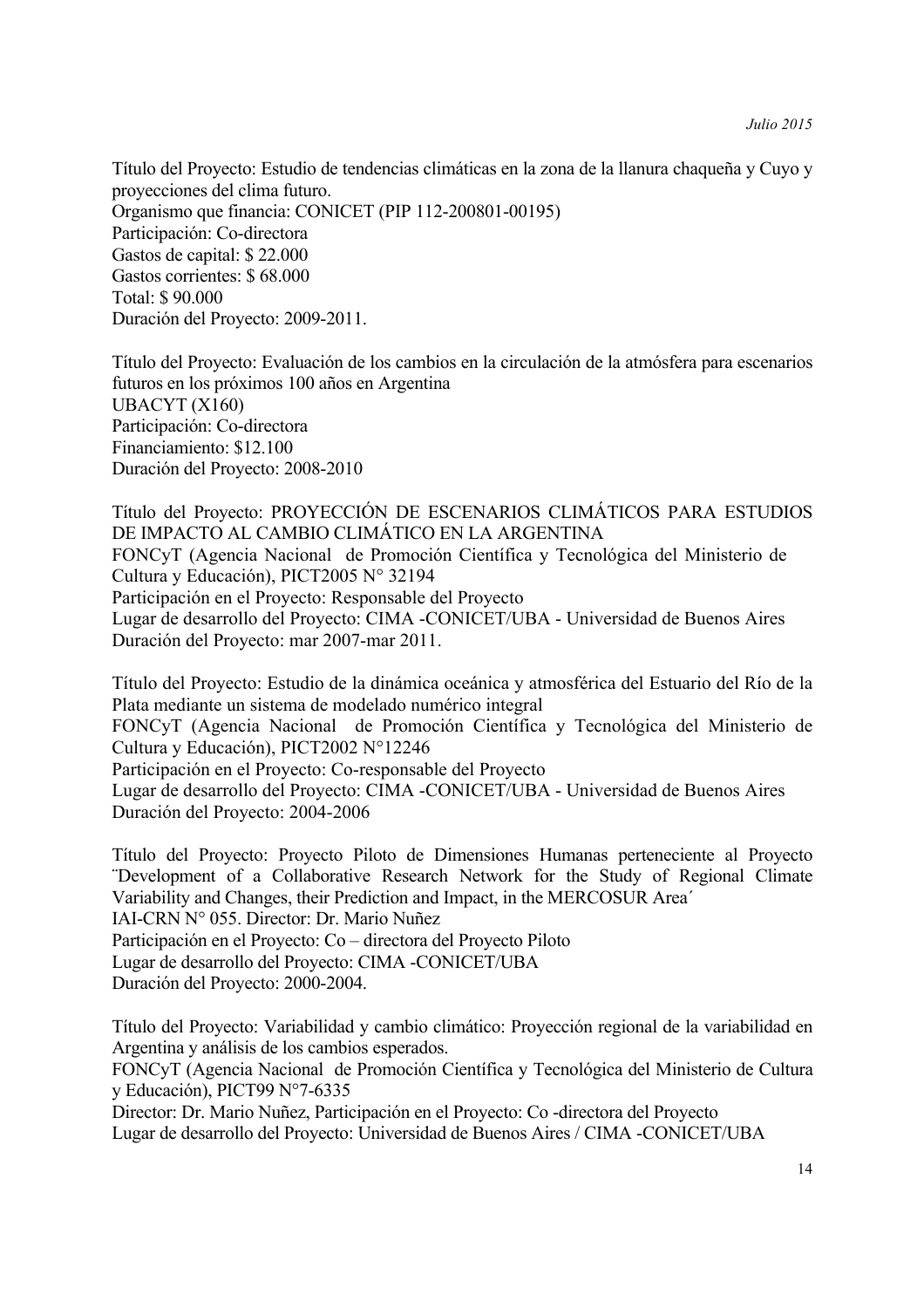Duración del Proyecto: 2000-2003.

Título del Proyecto: Análisis de la variabilidad interanual de trayectorias de sistemas ciclónicos de invierno en el cono sur de Sudamérica. FONCyT (Agencia Nacional de Promoción Científica y Tecnológica del Ministerio de Cultura y Educación), PICT98 N° 07-04446 Tipo de Proyecto: Investigadores Jóvenes Participación en el Proyecto: Directora Lugar de desarrollo del Proyecto: Universidad de Buenos Aires / CIMA -CONICET/UBA Duración del Proyecto: 1999 - 2000

# **8. EVALUACIÓN CIENTÍFICA**

Evaluadora de Proyectos de Investigación de la Agencia "French National Research Agency (ANR), Francia, desde el año 2013.

Evaluadora de Proyectos de Investigación pertenecientes al CONICET desde el año 2010 continúa.

Evaluadora de Proyectos la National Science Foundation, 2009-2010.

Evaluadora de Proyectos de Cooperación Internacional, SECyT, ANPCyT, desde el año 2008.

Evaluadora de Proyectos de Investigación pertenecientes a la Agencia Nacional de Promoción Científica y Tecnológica (ANPCyT, FONCyT), desde el año 2007.

Evaluadora, Comisión Asesora de Ciencias de la Tierra del CONICET, desde el año 2007.

Evaluadora del los Proyectos de Investigación pertenecientes al FONDO NACIONAL DE DESARROLLO CIENTIFICO Y TECNOLOGICO (FONDECYT), CONICYT, Chile. Año 2006.

Evaluadora del los Proyectos de Investigación "**Training Institute Seed Grants (TISG)"**  del Inter-American Institute for Global Change Research (IAI) - Enero de 2006.

# **9. PREMIOS RECIBIDOS**

Premio al Mejor Poster presentado en M36 CLARIS-LPB Meeting, Toledo, España, Sept. 5-9, 2011 por el trabajo: Pessacg N., S. Solman, P. Samuelsson, E. Sanchez (2011): The radiation budget in regional climate simulations over South America. Otorgado por el Comité del Proyecto CLARIS-LPB.

Contribución al Premio Nobel de la Paz (2007) otorgado al IPCC. (Diciembre de 2007)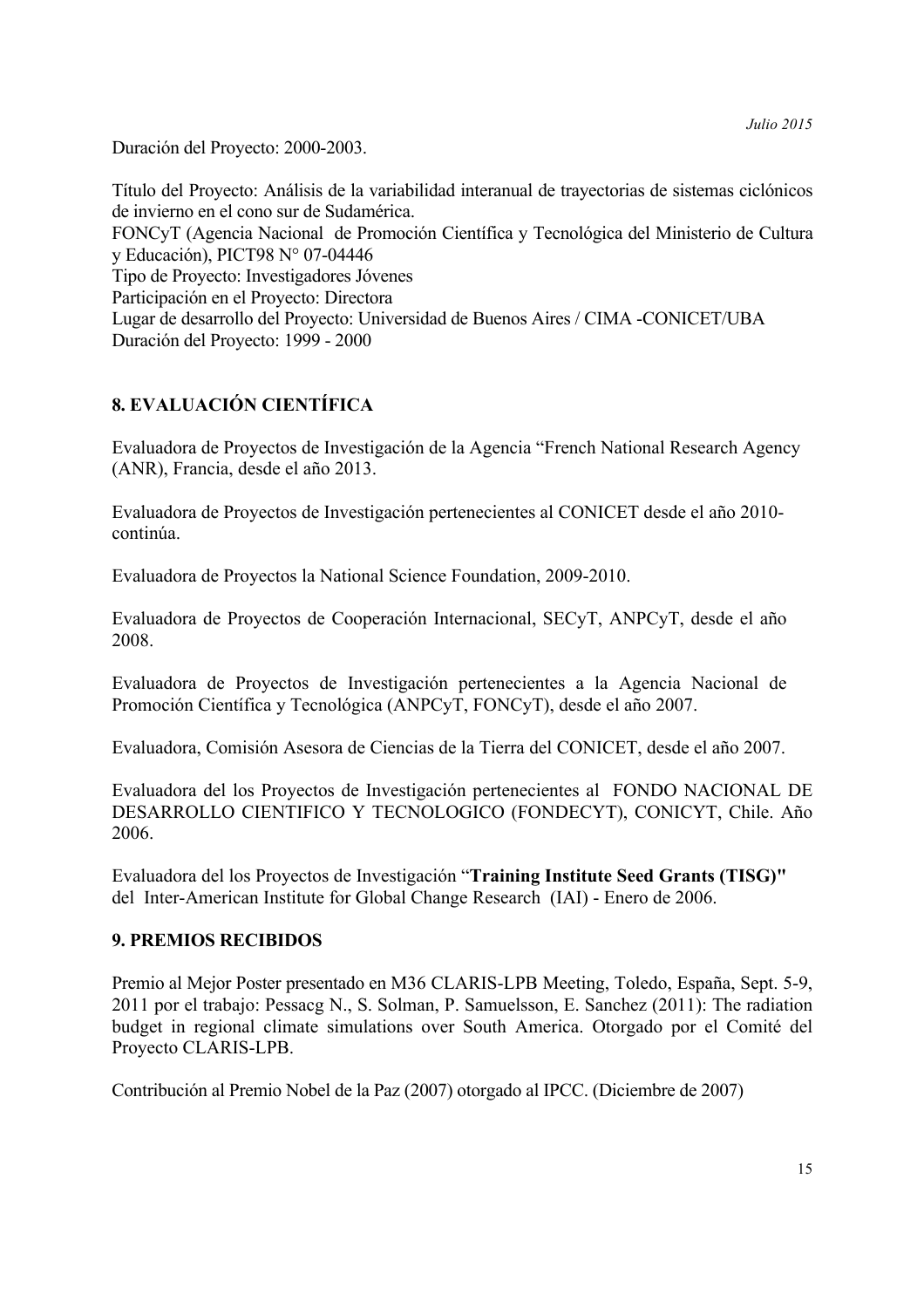Reconocimiento de la Universidad de Buenos Aires por mi participación del Cuarto Informe del Panel Intergubernamental de Cambio Climático (IPCC), institución galardonada con el Premio Nobel de la Paz 2007. (Diciembre 2007).

Premio al Mejor Artículo presentado en "Global Conference on Global Warming". Artículo premiado: Travasso M.I., Magrin G., Rodríguez G., **Solman** S., Núñez M. (2008): Climate Change Impacts on Regional Maize Yields and possible Adaptation Measures in Argentina. Global Conference on Global Warming, University of Ontario, Istanbul, Turkey. 2008.

## **10. ACTIVIDAD EDITORIAL**

Miembro del Comité editorial de la Revista periódica Frontiers in Atmospheric Sciences, desde Octubre de 2013.

Revisora de la Revista Climatic Change (Springer) desde el año 2013.

Revisora de Climate of the Past (An Interactive Open Access Journal of the European Geosciences Union) desde el año 2011.

Revisora de la Revista Meteorological Applications desde 2011.

Revisora de la Revista Journal of Geophysical Research – Armosphere desde 2010

Revisora de la Revista Journal of Climate desde el año 2010.

Revisora de la Revista Climate Research, desde el año 2008.

Revisora de la Revista Climate Dynamics, desde el año 2008.

Revisora de "Annals of The New York Academy of Sciences", desde el año 2008.

Directora de la Revista METEOROLOGICA, editada por el Centro Argentino de Meteorólogos (CAM) desde Enero de 2007 – Diciembre 2007.

Revisora del "Fourth Assessment Report (AR4)". Chapters II y XIII – Working Group II – IPCC . 2005 y 2006.

Miembro del Comité Científico de la Revista Colombiana de Meteorología desde el año 2006.

Miembro del comité editorial de la Revista International Journal of Climatology, desde el año 2005 - continúa.

Miembro del comité editorial de la Revista METEOROLOGICA desde Junio de 2005 a Diciembre de 2008.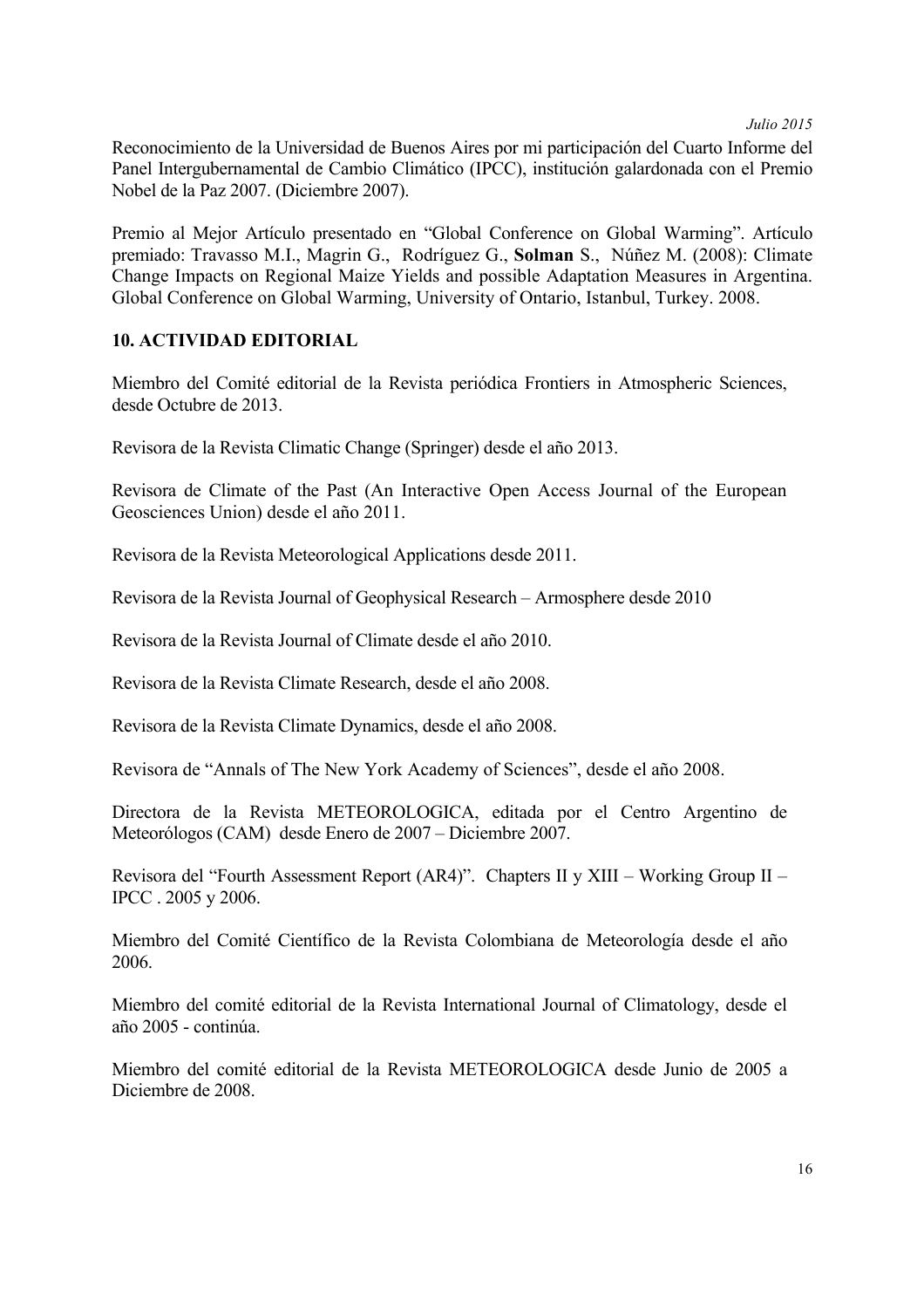Revisora del National Communications Suport Unit Handbook: Climate Change Scenarios using PRECIS, editado por Hadley Centre, Reino Unido (2004).

Revisora de la Revista International Journal of Climatology, desde 1999 - continúa.

# **11. PASANTÍAS REALIZADAS LABORATORIOS DEL EXTERIOR EN CALIDAD DE INVESTIGADORA VISITANTE**

Investigador Visitante en el Swedish Meteorological and Hydrological Institue / Rossby Center Norkopping, Suecia, del 27 de agosto al 3 de septiembre de 2012.

Investigador Visitante en el Laboratorio de Meteorología Dinámica (LMD)/CNRS, París Francia, del 29 de octubre al 16 de noviembre de 2007.

Investigador Visitante en el Laboratorio de Meteorología Dinámica (LMD)/CNRS, París Francia, del 24 de marzo al 10 de abril de 2003.

Investigador Visitante en el Laboratorio de Meteorología Dinámica (LMD)/CNRS, París Francia, del 17 de julio al 4 de agosto del 2001.

Investigador visitante en el Hadley Centre for Climate Research and Prediction, Bracknell, Inglaterra, del 4 al 15 de agosto de 1997.

# **12. COMITÉS CIENTÍFICOS Y ACADEMICOS**

Miembro de la Comisión asesora en Ciencias de la Tierra del CONICET en Temas Estratégicos (período 2014-2015).

Miembro de la Comisión Técnica Asesora de *Ingenierías y Ciencias del ambiente* (CTA 5) de la Universidad de Buenos Aires. Res. CS UBA Nº8142/13.

Miembro del Panel de GEWEX Hydroclimatology Project (GHP) - Febrero 2014 continua.

Miembro del Comité Científico del "3rd Lund Regional-scale Climate Modelling Workshop" Lund, Suecia, 16-19 de junio de 2014.

Miembro del Comité científico de la Conferencia Internacional sobre Clima Regional CORDEX "International Conference on Regional Climate CORDEX 2013", realizada en Bruselas, Bélgica (4 al 7 de noviembre de 2013).

Co-chair del Comité Científico del WCRP VAMOS/CORDEX Workshop on Latin America and Caribbean – CODERX LAC: Phase II-The Caribbean". Abril 2014.

Co-chair del "Comité Científico del "WCRP VAMOS/CORDEX Workshop on Latin America and Caribbean – CODERX LAC: Phase I-South America". Abril 2013-Mayo 2014.

Miembro del CORDEX Science Advisory Team (SAT)", dependiente del "World Climate Research Programme (WRCP) Enero 2012-Diciembre 2017.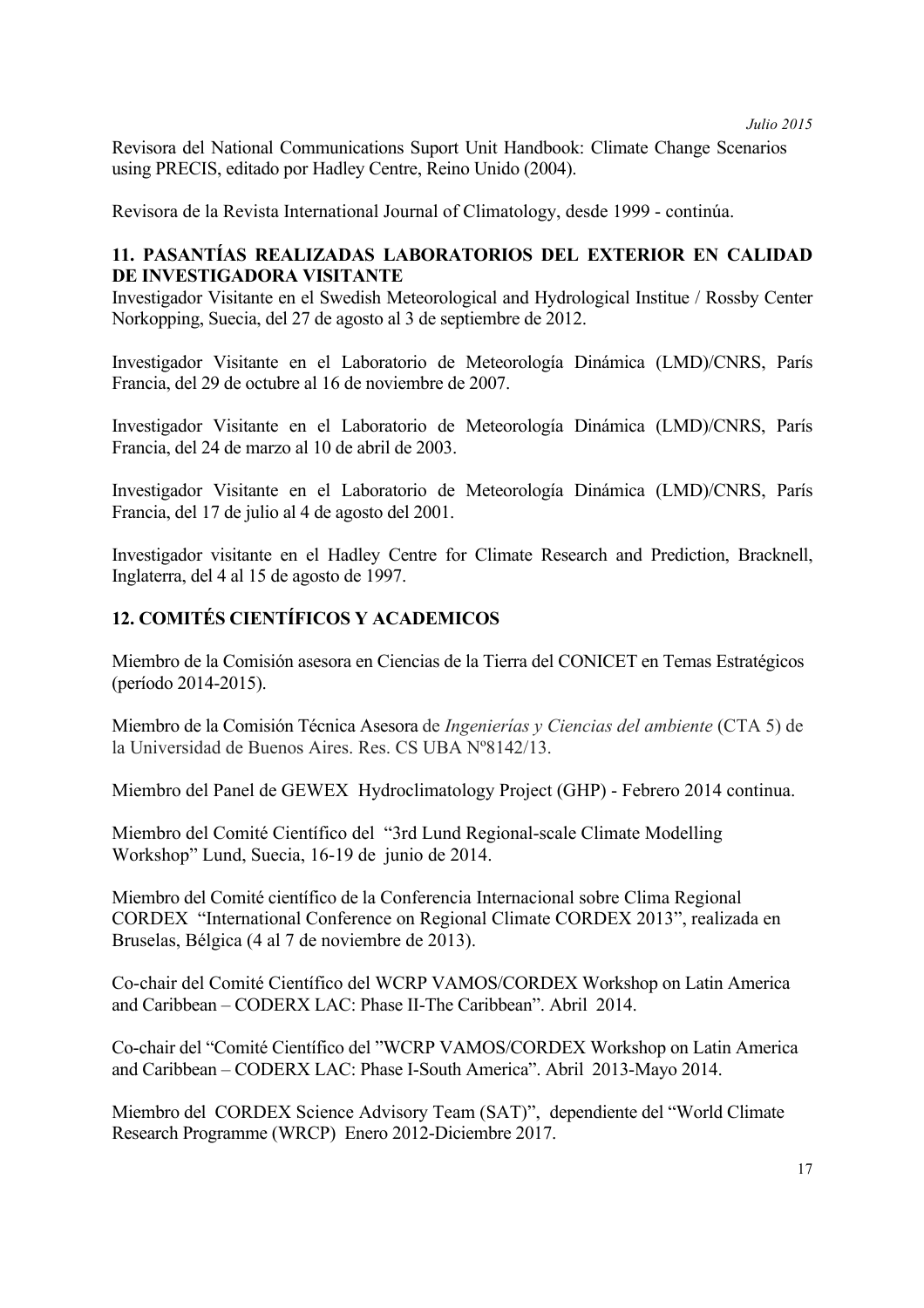"Contributing-author" del Capítulo 14:" Climate Phenomena and their relevance for future regional climate change" del Quinto Informe de Evaluación del IPCC-WGI (AR5) desde 2012.

Miembro del Comité Científico Organizador del Taller de Capacitación sobre Escenarios de Cambio Climático y de Integración de Conocimientos entre los países y los diferentes centros de Investigación de la región de la Cuenca del Plata, del Programa Marco para la Gestión sostenible de los recursos hídricos en la Cuenca del Plata en relación con los efectos de la variabilidad y cambio climático, Proyecto CIC-Plata, realizado en INPE, San José dos Campos, Brasil, 22 a 24 de mayo de 2012.

Miembro de la Comisión asesora en Ciencias de la Tierra del CONICET (BECAS) (período 2011-2012).

Miembro del "Task force on Regional Climate Modeling and Downscaling-TFRCMD" dependiente del "World Climate Research Programme (WRCP)". Junio 2010-Diciembre 2011.

Miembro del IPCC WGII Third Lead Authors para el Third Assesment Report, Capítulo14: Latin America. (1999-2001).

Miembro del Grupo Científico Asesor del Proyecto: 'Protección Ambiental del Río de la Plata y su Frente Marítimo: Prevención y Control de la Contaminación y Restauración de Hábitats'(1999-2000)

# **13. FORMACION DE RECURSOS HUMANOS**

# **Dirección de Tesis Finalizadas a. Tesis de Licenciatura (grado)**

Co-directora de Tesis de Licenciatura en Ciencias de la Atmósfera (UBA) de la Lic. Inés Mercedes Leyba Febrero 2014-Marzo 2015 Calificación: 10 (diez) Trabajo de Investigación: Estudio de la interacción océano-atmósfera a partir de los flujos de calor relacionados con procesos de mesoescala en el Océano Atlántico Sudoccidental

Directora de Tesis de Licenciatura de la estudiante Natalia Pessagc. (defensa marzo 2008) calificación: sobresaliente.

## **b. Tesis Doctorales**

Directora de Tesis Doctoral en Ciencias de la Atmósfera (UBA) de la Lic. Natalia Pessacg Abril 2008-Marzo 2013

Calificación: sobresaliente (marzo 2013).

Trabajo de Investigación: Estudio de la interacciones suelo-atmósfera en diferentes escalas espacio-temporales.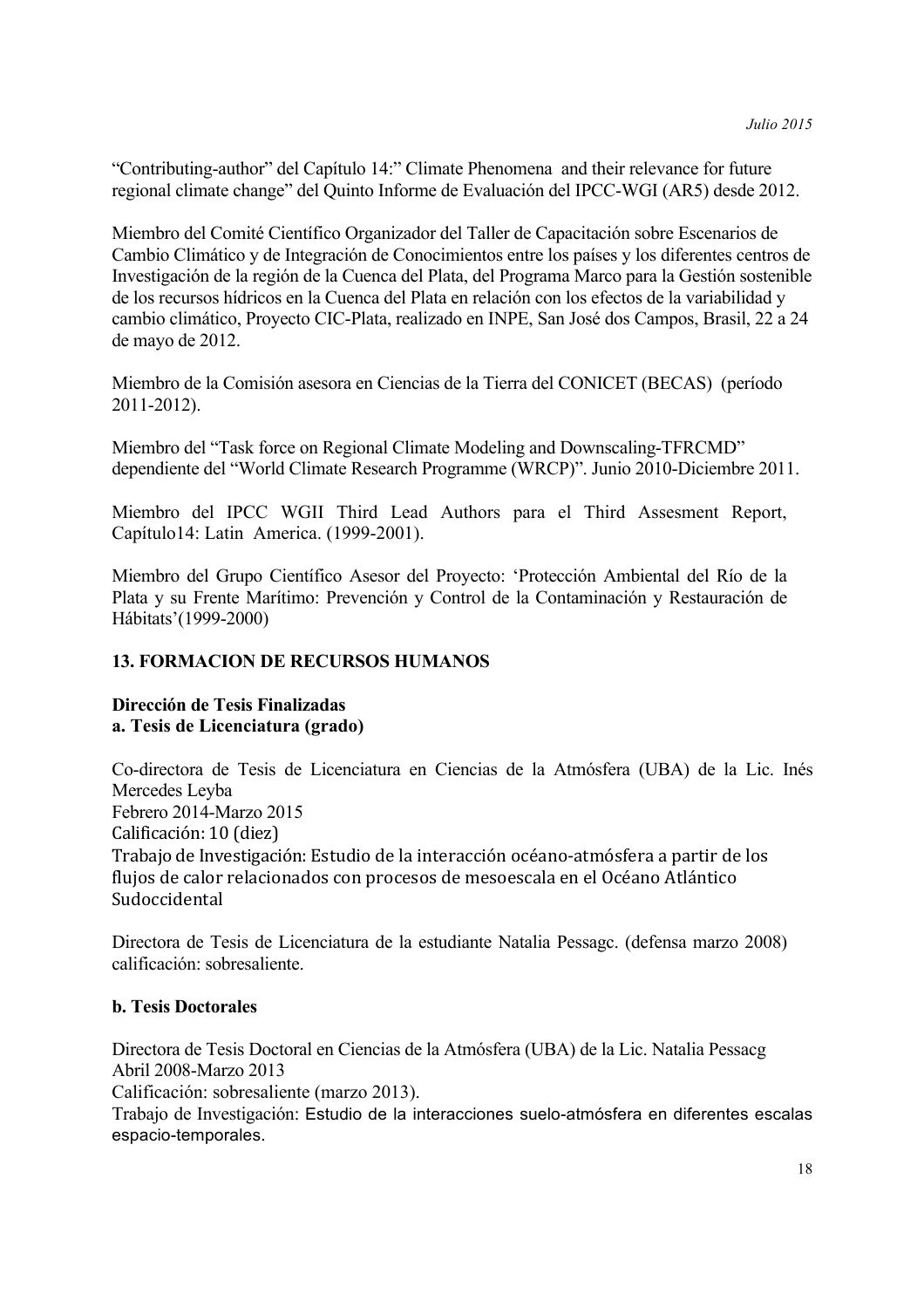Directora de la Tesis Doctoral en Ciencias de la Atmósfera (UBA) de la Lic. María Fernanda Cabré Calificación: sobresaliente (marzo 2012).

Trabajo de Investigación: Modelado Climático Regional del Cambio Climático en Sudamérica.

#### **c. Tesis de Maestria**

Directora de Tesis de Maestría de la Lic. Vanesa Asikián (defensa 7/11/08) calificación: sobresaliente.

#### **Dirección de Tesis en curso:**

Directora de Tesis Doctoral en Ciencias de la Atmósfera (UBA) de la Lic. Nadia Itzel Castillo Perez (en curso desde Julio de 2011)

Tema de Investigación: Análisis de incertidumbre en las proyecciones regionales de cambio climático en Sudamérica.

Directora de Tesis Doctoral en Ciencias de la Atmósfera del Lic. Carlos Zotelo (desde Octubre 2007 –continúa)

Trabajo de Investigación: Mecanismos de atribución de los cambios del clima en Argentina y proyección futura de su variabilidad bajo diferentes escenarios de cambio climático.

#### **Dirección de becarios**

Directora de Beca Doctoral otorgada por CONICET a la Lic. Inés Leyba, abril 2015-marzo 2020.

Directora de Beca Interna de Posgrado Tipo II otorgada por CONICET a la Lic. Nadia Itzel Castillo Perez, Abril 2014-Marzo 2016.

Directora de Beca Posdoctoral otorgada por CONICET a la Dra. Natalia Liz Pessacg, abril 2013-marzo 2015.

Directora de Beca Posdoctoral otorgada por CONICET a la Dra. Josefina Blázquez, abril 2012-marzo 2014.

Directora de Beca Interna de Posgrado Tipo I otorgada por CONICET a la Lic. Nadia Itzel Castillo Perez, Abril 2011-Marzo 2014.

Directora de Beca Interna de Posgrado Tipo II, otorgada por el CONICET a la Lic. Natalia Pessacg, Abril 2011-Marzo 2013.

Directora de Beca Interna de Posgrado Tipo I, otorgada por el CONICET a la Lic. Natalia Pessacg. Abril 2008 a Marzo 2011.

Directora Beca de Nivel Inicial (FONCyT ) de la estudiante de maestría Vanesa Asikián (desde septiembre 2005 – diciembre 2007).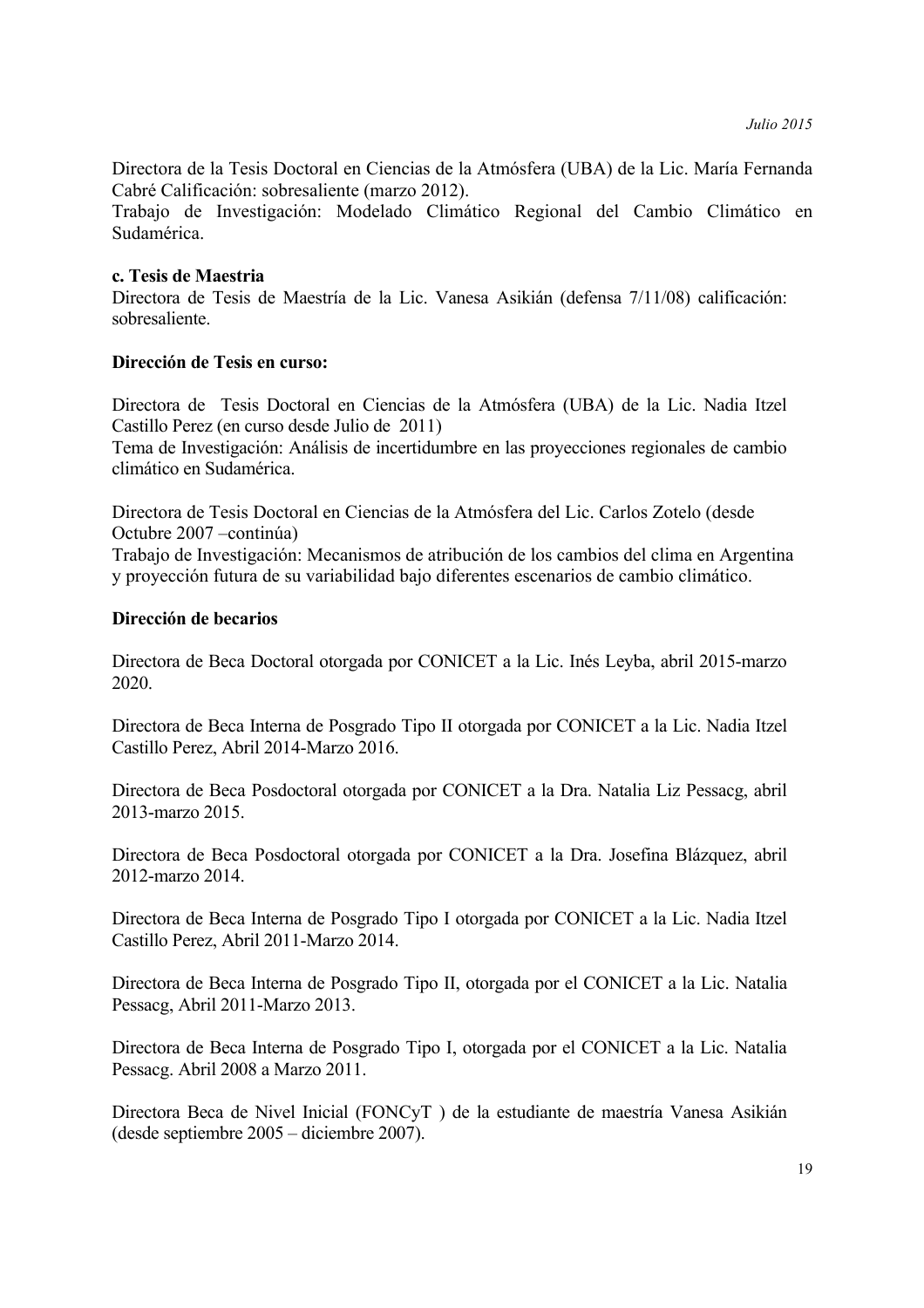Trabajo de Investigación: Estudio de la circulación atmosférica en la región del Estuario del Rio de la Plata mediante la implementación de un modelo regional de alta resolución. Financiación PICT2002 N° 12246.

Directora de Beca Inicial, otorgada por FONCyT del Lic. Carlos Zotelo. Octubre 2007 a Octubre 2010.

Directora de Beca estímulo de la estudiante Natalia Pessagc. (desde mayo 2005 – marzo 2008)

Trabajo de Investigación: Evaluación de la capacidad de los Modelos Acoplados de Circulación General en la representación de los modos de variabilidad de baja frecuencia en el sector sudamericano: clima actual y escenario climático A2. (Proyecto: CLARIS).

Directora de Pasantía de Entrenamiento en Investigación de 2 meses de duración (junio-julio 2004) en el CIMA y del trabajo de investigación final de estudiante Damien Bellengier de la Universidad de Toulon et de Var, Francia.

Trabajo de investigación: Climate modeling**:** Modes of low-frequency variability simulated by AOGCM IPSL: Evaluation of the capability of the model in simulating the observed modes of variability and their change under anthropogenic forcing.

Co-directora (Director: Dr. Mario Nuñez) de Beca externa de 3 meses de duración (mayo a agosto de 2002) en el CIMA y del trabajo de investigación final de estudiante Damien Maitre de la Ecole Polytechnique, Francia. Tema: Modelado climático LMDZ3.2 y anomalía de precipitación en Argentina durante el año 2001.

#### **Dirección de investigadores**

Directora de la Dra. Josefina Blázquez, Investigadora Asistente CONICET. Ingreso aprobado Agosto 2013.

Directora de la Dra. Natalia Pessacg, Investigadora Asistente CONICET. Ingreso aprobado Agosto 2014.

Co-Directora de la Dra. Fernanda Cabré, Investigadora Asistente CONICET desde Agosto 2014.

## **14**. **COMISIONES ACADÉMICAS**

Miembro del Consejo Directivo del Centro de Investigaciones del mar y la Atmósfera (CIMA – CONICET/UBA) desde Enero 2011-Diciembre 2012.

Representante titular por el Claustro de Profesores en la Comisión Departamental del Departamento de Ciencias de la Atmósfera y los Océanos (CODEP), desde enero de 2015- Diciembre 2016 y enero 2009-diciembre 2012.

Miembro de la Comisión Curricular de la Carrera de Ciencias de la Atmósfera del Dto. De Ciencias de la Atmósfera y los Océanos (FCEyN, UBA) desde junio 2007 – abril 2009.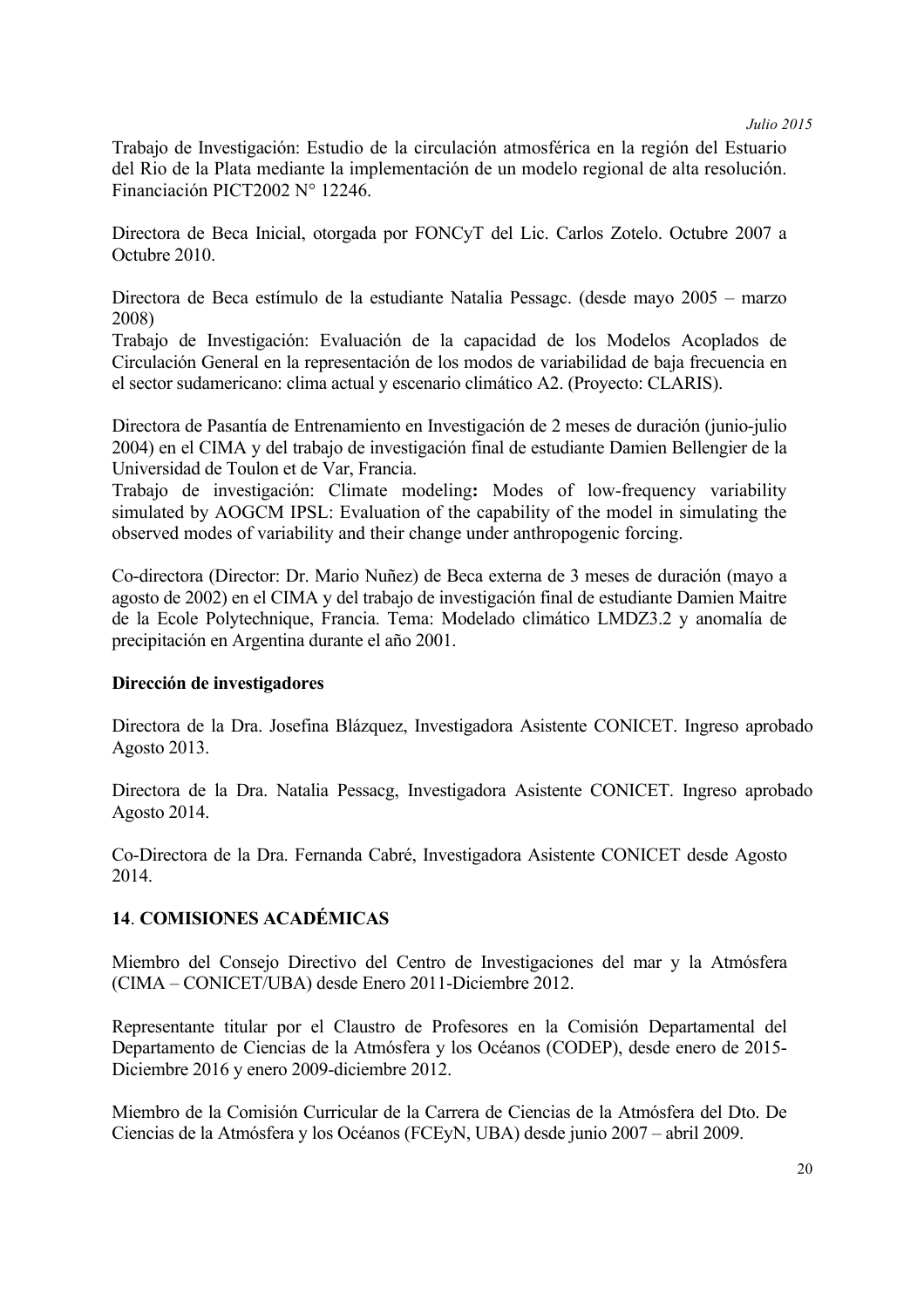Miembro de la Comisión Curricular de la Carrera de Oceanografía desde febrero 1997 hasta Diciembre 2005.

Miembro de la Comisión de Extensión Universitaria del Departamento de Cs. de la atmósfera y los Océanos, UBA desde septiembre de 1994 hasta 1999.

## **16 Actuación en calidad de Jurado en el Dto. de Cs. de la Atmósfera y los Océanos y Universidades Nacionales**

Jurado de Tesis de Doctorado en la Facultad de Ciencias Hif¡dricas, Universidad Nacional del Litoral (Santa Fé) Tesista: Omar Muller. Marzo 2015.

Jurado de Concurso de Jefe de Trabajos Prácticos y Ayudante de Primera en el DCAO, mayo 2014.

Jurado de Tesis de de Doctorado en Ciencias de la Atmósfera del Lic. Rodrigo Hierro, Febrero 2012.

Jurado de Tesis de de Doctorado en Ciencias de la Atmósfera del Lic. Federico Robledo, Marzo 2012.

Jurado de Tesis de Licenciatura en Ciencias de la Atmósfera del Lic. Mariano Alvarez. Marzo 2011.

Miembro del Jurado del Concurso de Jefe de Trabajos Prácticos con dedicación simple en el área Sinóptica/Dinámica. Octubre 2012

Miembro del Jurado del Concurso de Jefe de Trabajos Prácticos con dedicación simple en Oceanografía. Octubre 2010 (resolución CD 1357)

Miembro del Jurado del Concurso de Jefe Ayudante de Primera con dedicación simple en Oceanografía. Octubre 2010 (resolución CD 1477)

Jurado de Tesis de Doctorado en Ciencias de la Atmósfera del Lic. Maximiliano Viale (junio 2010).

Jurado de Tesis de Licenciatura en Ciencias de la Atmósfera del Sr. Pablo Spenneman (marzo 2010).

Jurado de Tesis de Doctorado en Ciencias de la Atmósfera de la Lic. Anna Sorenson (marzo 2010).

Jurado de Concurso Regular de Jefe de Trabajos Prácticos con dedicación parcial (área Sinóptica/Dinámica). Octubre 2009.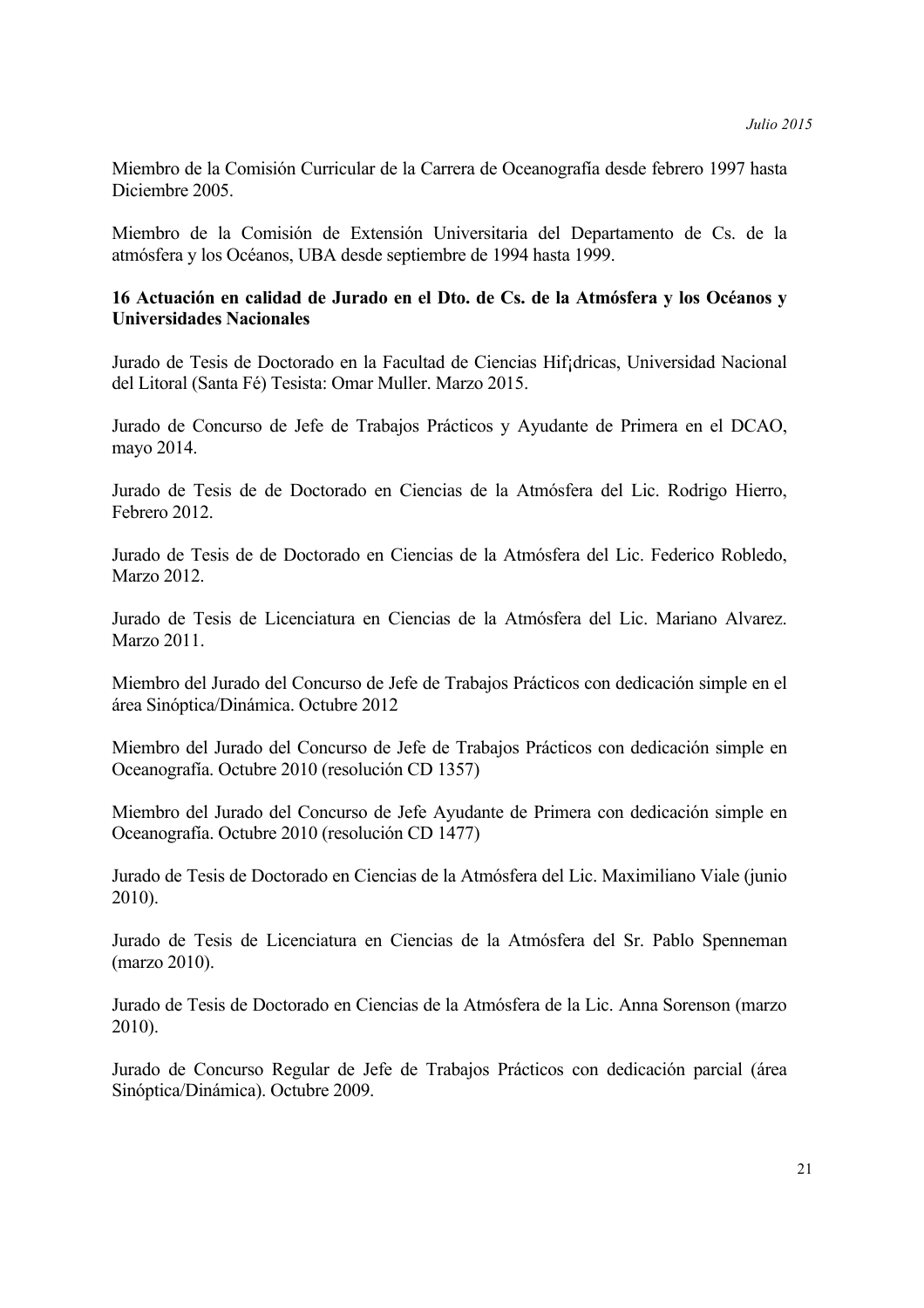Jurado de Tesis de Doctorado en Ciencias de la Atmósfera de la Lic. Estela Collini (mayo 2008).

Jurado de Concurso Regular de Jefe de Trabajos Prácticos dedicación parcial en Oceanografía, diciembre 2007.

Jurado de Tesis de Licenciatura en Ciencias de la Atmósfera, tesista Josefina Blázquez, Marzo 2007.

Jurado de Concurso Regular de Ayudante de Primera dedicación parcial, Octubre 2006.

Jurado de Tesis de Licenciatura en Ciencias de la Atmósfera, tesista Alejandro Di Luca, Agosto 2006.

Jurado de Tesis de Licenciatura en Ciencias de la Atmósfera , tesista Carlos Alberto Nadale, Diciembre 2004.

Jurado de Concurso Regular de Ayudante de Segunda en Oceanografía, Diciembre 2001.

Jurado de Tesis de Licenciatura en Ciencias de la Atmósfera, tesista Mariana Barrucand, Mayo 2001.

## **17. Actuación en Institutos Registrados en el Exterior**

Jurado de Tesis de Doctorado en Instituto de Astronomia, Geofísica e Ciencias Atmosféricas, Universidad de San Pablo, Brasil. Tesista: Lic. Marta Llopart, , Enero 2014.

Profesora Invitada para el dictado del curso "Modelado Climático: Aplicaciones para la región de Bolivia", en el maro del Proyecto GRANDE financiado por la Agencia Japonesa JICA-Bolivia, 27 de febrero al 2 de marzo de 2012.

Profesora Invitada para el dictado del curso "Adaptation and Resilience to Climate Variability and Change in Bolivia: Climate Modeling and Prediction", en el marco del Programa de Desarrollo Sustentable del Banco Mundial, Proyecto: Non-Lending Technical Assistance Water-Related Adaptation to Climate Variability and Change in Bolivia (P115558),15 a 18 de septiembre 2009.

Jurado de Tesis de Doctorado del Instituto de Astronomia, Geofísica e Ciências Atmosféricas, Universidad de San Pablo, Brasil, tesista: Lic. Michelle Reboita, junio 2008.

Profesora Invitada del Primer Diplomado en Meteorología, Universidad de San Andrés, La Paz, Bolivia, para el dictado del Módulo: El Niño y Cambio Climático - 24 al 29 de noviembre de 2008 (20 horas de clase).

Profesor a cargo de la Sesión de Laboratorio de Computación del curso de postgrado Internacional: "The Interdisciplinary Science of Climate Change: Basic Elements"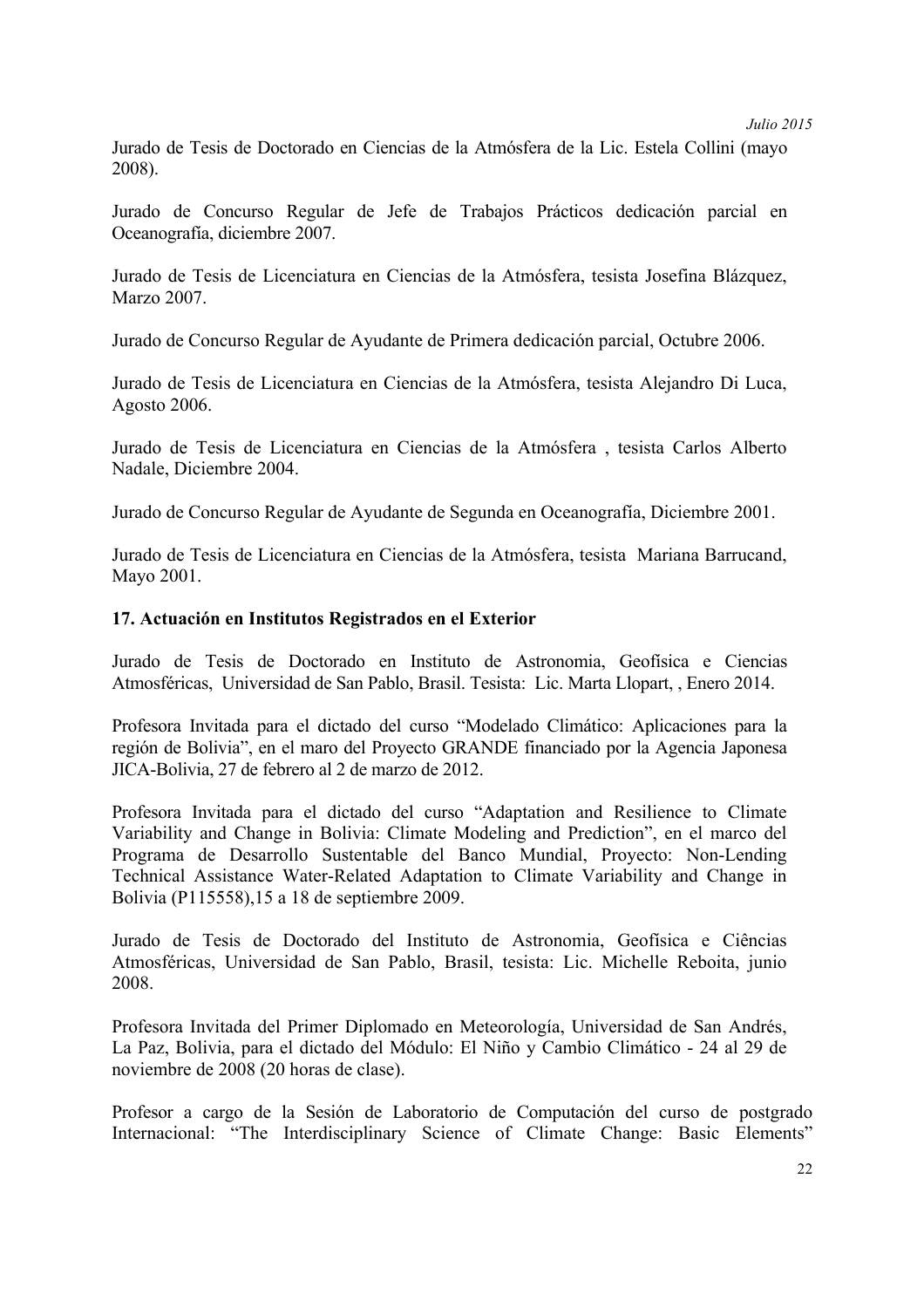(SMR1877), co-organizado por el Abdus Salam International Center for Theoretical Physics (ICTP) y la Facultad de Ciencias Exactas y Naturales,12 de marzo a 4 de abril de 2007., dirigido a estudiantes de Doctorado de Ciencias de la Atmósfera, Oceanografía Física, Física, Química, Matemática y Ciencias de la Computación de la Facultad de Ciencias Exactas y Naturales (UBA) y estudiantes de doctorado de otras Universidades de Sudamérica y de África.

Profesora Invitada en el "Training Inter American Institute on Vulnerability Associated with Climate Variability and Climate Change in the Americas", organizado por Inter-American Institute for Global Change Research (IAI), Octubre 2005, realizado en Asunción, Paraguay.

# **18. ACTUACIÓN PROFESIONAL**

Consultora Experta en el marco del CONTRATO DE SERVICIOS DE CONSULTORÍA REMUNERACIÓN MEDIANTE PAGO DE UNA SUMA GLOBAL entre Proyecto Tercera Comunicación Nacional a la CMNUCC AR-TF098640 (Secretaría de Ambiente y Desarrollo Sustentable de la Nación) y El Centro de Investigaciones del Mar y la Atmosfera (CIMA), de la Facultad de Ciencias Exactas y Naturales de la Universidad de Buenos Aires para el servicio de "Consultoría para la Evaluación de la performance de distintos modelos de circulación general para representar el escenario climático actual/pasado del país; Generación de escenarios de Cambio Climático a través de la utilización de un ensamble de modelos climáticos regionales; Estudios sobre la ocurrencia histórica de eventos extremos hidroclimaticos y de temperatura; Estudios sobre la ocurrencia histórica de eventos extremos hidroclimaticos y los efectos de la variabilidad natural y el Cambio Climático en la intensidad/frecuencia de estos eventos. Estudios sobre la ocurrencia histórica de eventos extremos temperatura y los efectos de la variabilidad natural y el CC en la intensidad/frecuencia de estos eventos". Septiembre 2013 a Marzo 2014

Consultora Experta en el marco del Contrato de Servicios de Consultoría entre El Proyecto Tercera Comunicación Nacional a la CMNUCC AR TF098640 y el CIMA (CONICET-UBA) para el servicio "*Consultoría para la Evaluación de la performance de distintos modelos de circulación general para representar el escenario climático actual/pasado del país; Generación de escenarios de Cambio Climático a través de la utilización de un ensamble de modelos climáticos regionales; Estudios sobre la ocurrencia histórica de eventos extremos hidroclimaticos y de temperatura; Estudios sobre la ocurrencia histórica de eventos extremos hidroclimaticos y los efectos de la variabilidad natural y el Cambio Climático en la intensidad/frecuencia de estos eventos. Estudios sobre la ocurrencia histórica de eventos extremos temperatura y los efectos de la variabilidad natural y el CC en la intensidad/frecuencia de estos eventos", 15/09/2013 al 15/05/2014.*

Responsable del Servicio Tecnológico de Alto Nivel (STAN) denominado: "Curso de capacitación en metodología y climatología", ofrecido por el CIMA (CONICET-UBA). Abril 2012.

Consultora experta Internacional de la Agencia de Cooperación Internacional de Japón (JICA) para el dictado del curso de capacitación "Metodología de Modelación con output del modelo global y la modelación de los modelos en climatología" para formación de recursos humanos en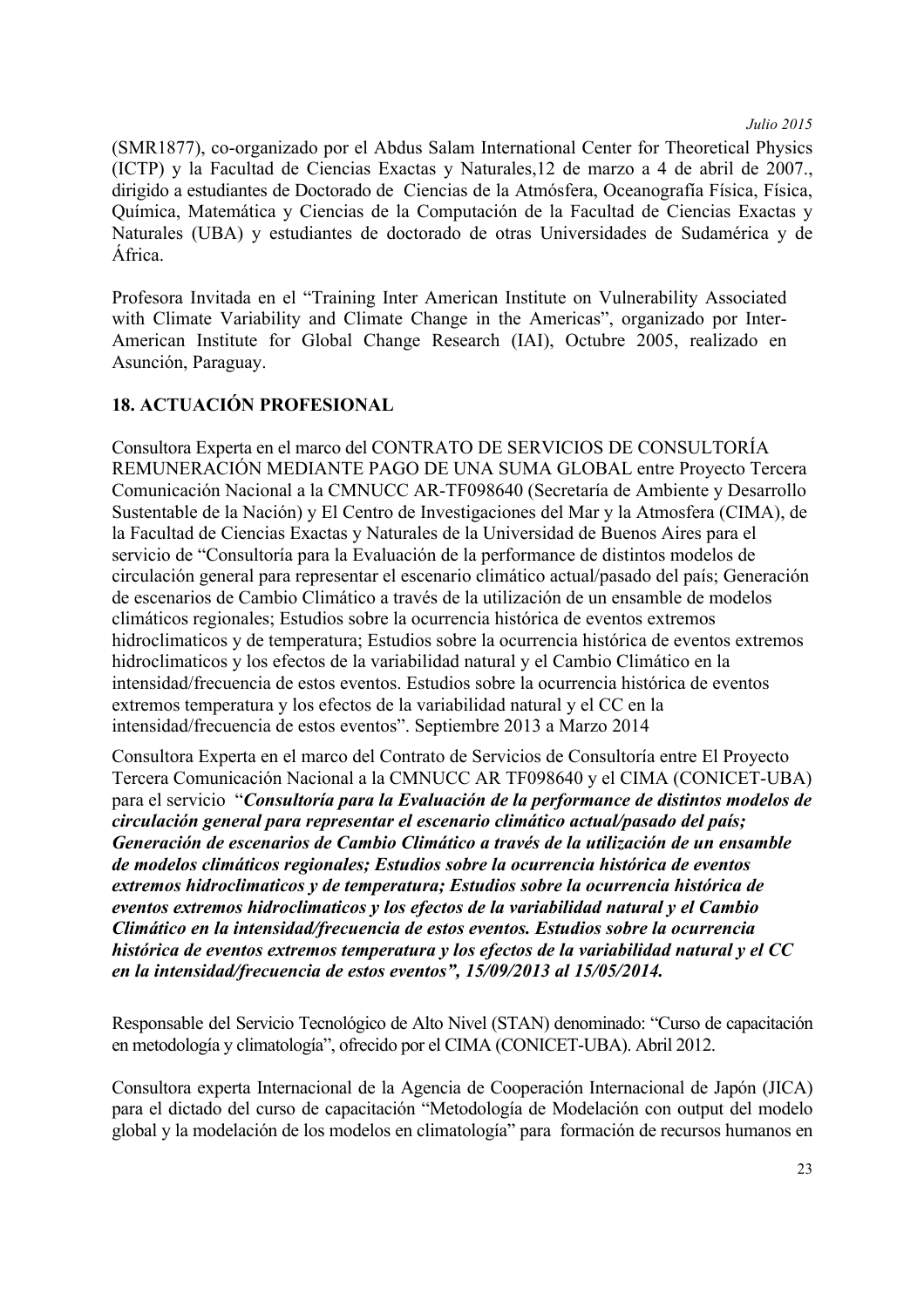el marco del Proyecto GRANDE ejecutado conjuntamente con el Ministerio de Medio Ambiente y Agua del Estado Plurinacional de Bolivia y JICA. 16 al 28 de abril de 2012.

Consultora experta Internacional del Banco Mundial para la Asistencia Técnica en el marco del Proyecto: Water-Related Adaptation to Climate Variability and Change in Bolivia (P115558) para la formación de recursos humanos en la temática: "Climate Modeling and Climate Prediction". 10-30 de septiembre 2009.

Consultora en el Marco del Convenio CIMA - Universidad de La Punta (San Luis). Desarrollo de Escenarios Climáticos para la Provincia de San Luis correspondiente al período 2020 – 2050 realizado por Mario Nuñez y Silvina Solman. Fecha de inicio: 1/12/2006. Duración: 18 meses.

Consultora en el marco del Convenio Marco de Cooperación entre la Secretaría de Ambiente y Desarrollo Sustentable y la Fundación Torcuato Di Tella. Febrero 2006 a Mayo de 2006.

Consultora Senior en el marco del Proyecto: Segunda Comunicación Nacional de Cambio Climático. Subcomponente B-9: Estimaciones de escenarios regionales de cambio climático mediante el uso de modelos climáticos regionales. Enero 2005 a Agosto 2005

Asesoramiento profesional en el área de Pronóstico Climático en el marco de un convenio con Ambiente On Line S. A. – CONICET durante el año 2001.

Consultora Junior en el marco del Proyecto: Primera Comunicación Nacional de Cambio Climático en Argentina. **Subproyecto**: Vulnerability and Mitigation related to Global Change Impact upon Agricultural Production. Mayo 1996 - Septiembre 1997.

## **19. Antecedentes docentes 19.1 Cursos de grado dictados**

Dinámica de la Atmósfera I (Licenciatura en Ciencias de la Atmósfera), dictada por el Departamento de Cs. de la Atmósfera, FCEyN, UBA, I cuatrimestre 2013, 2015).

Meterorología Teórica (Licenciatura en Ciencias de la Atmósfera), dictada por el Departamento de Cs. de la Atmósfera, FCEyN, UBA, durante II cuatrimestre de 2008, 2009, 2010,2011, 2012, 2013, 2014.

Laboratorio de Previsión del Tiempo (Licenciatura en Ciencias de la Atmósfera), dictada por el Departamento de Cs. de la Atmósfera, FCEyN, UBA, durante I cuatrimestre de 2008, 2009, 2010, 2011, 2012.

Durante el Primer cuatrimestre de 2008, 2010 y 2012 me desempeñé como profesora a cargo, junto con la Dra. Celeste Saulo, de la materia de grado "Pronóstico Numérico", destinada a estudiantes de la Licenciatura en Ciencias de la Atmósfera y a la Licenciatura en Oceanografía.